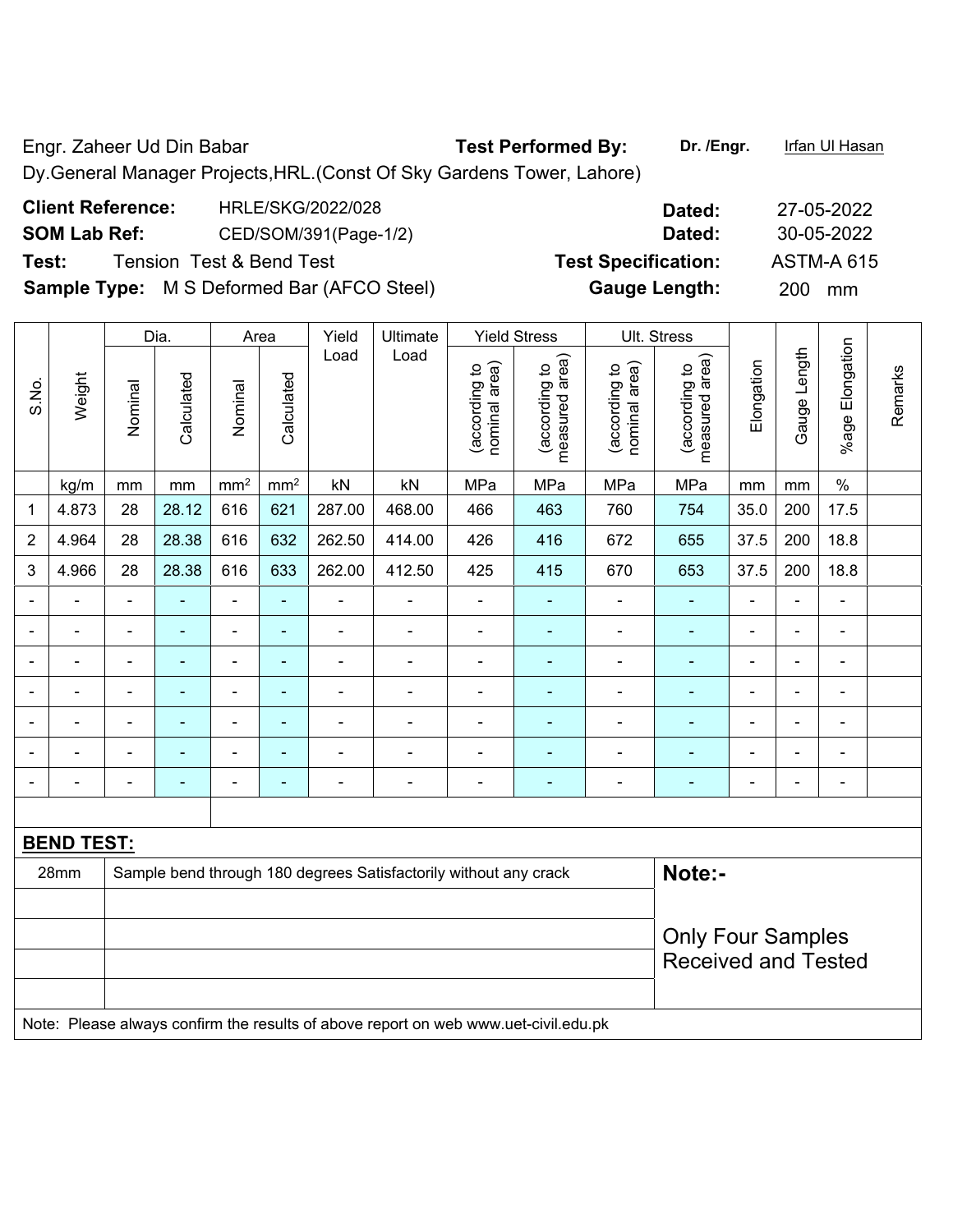Engr. Zaheer Ud Din Babar **Test Performed By:** Dr. /Engr. Infan Ul Hasan Dy.General Manager Projects,HRL.(Const Of Sky Gardens Tower, Lahore)

| <b>Client Reference:</b><br>HRLE/SKG/2022/029     | Dated:                     | 27-05-2022        |
|---------------------------------------------------|----------------------------|-------------------|
| <b>SOM Lab Ref:</b><br>CED/SOM/391(Page-2/2)      | Dated:                     | 30-05-2022        |
| Test:<br><b>Tension Test &amp; Bend Test</b>      | <b>Test Specification:</b> | <b>ASTM-A 615</b> |
| <b>Sample Type:</b> M S Deformed Bar (AFCO Steel) | <b>Gauge Length:</b>       | 200 mm            |

|                |                   |                                                                            | Dia.           |                 | Area                     | Yield          | Ultimate                                                                            |                                | <b>Yield Stress</b>             |                                | Ult. Stress                     |                |                |                 |         |
|----------------|-------------------|----------------------------------------------------------------------------|----------------|-----------------|--------------------------|----------------|-------------------------------------------------------------------------------------|--------------------------------|---------------------------------|--------------------------------|---------------------------------|----------------|----------------|-----------------|---------|
| S.No.          | Weight            | Nominal                                                                    | Calculated     | Nominal         | Calculated               | Load           | Load                                                                                | nominal area)<br>(according to | measured area)<br>(according to | (according to<br>nominal area) | measured area)<br>(according to | Elongation     | Gauge Length   | %age Elongation | Remarks |
|                | kg/m              | $\,mm$                                                                     | mm             | mm <sup>2</sup> | mm <sup>2</sup>          | kN             | kN                                                                                  | MPa                            | MPa                             | MPa                            | MPa                             | mm             | mm             | $\%$            |         |
| 1              | 3.925             | 25                                                                         | 25.23          | 491             | 500                      | 213.00         | 302.20                                                                              | 434                            | 426                             | 616                            | 605                             | 37.5           | 200            | 18.8            |         |
| $\overline{2}$ | 3.875             | 25                                                                         | 25.07          | 491             | 494                      | 223.00         | 313.70                                                                              | 454                            | 452                             | 639                            | 636                             | 37.5           | 200            | 18.8            |         |
| 3              | 3.932             | 25                                                                         | 25.25          | 491             | 501                      | 257.50         | 357.20                                                                              | 525                            | 515                             | 728                            | 714                             | 32.5           | 200            | 16.3            |         |
|                |                   | $\blacksquare$                                                             |                | $\blacksquare$  | $\blacksquare$           |                | $\blacksquare$                                                                      |                                |                                 |                                |                                 |                | $\blacksquare$ | $\blacksquare$  |         |
|                |                   | $\blacksquare$                                                             | $\blacksquare$ | $\blacksquare$  | $\blacksquare$           | ÷              | $\blacksquare$                                                                      | -                              | ÷                               | ۰                              | ÷                               | $\blacksquare$ | $\overline{a}$ | $\blacksquare$  |         |
| ۰              |                   | $\blacksquare$                                                             | $\blacksquare$ | $\blacksquare$  | $\overline{\phantom{a}}$ | ÷,             | $\blacksquare$                                                                      | -                              | $\qquad \qquad \blacksquare$    | ÷,                             | ÷                               | $\blacksquare$ | $\blacksquare$ | $\blacksquare$  |         |
|                | $\blacksquare$    | $\blacksquare$                                                             | $\blacksquare$ | $\blacksquare$  | $\blacksquare$           | $\blacksquare$ | $\blacksquare$                                                                      | $\blacksquare$                 | ۰                               | ä,                             | ٠                               | $\blacksquare$ | $\blacksquare$ | $\blacksquare$  |         |
|                | $\blacksquare$    | $\blacksquare$                                                             | $\blacksquare$ | $\blacksquare$  | $\blacksquare$           | $\blacksquare$ | $\blacksquare$                                                                      | ä,                             | $\blacksquare$                  | ä,                             | $\blacksquare$                  | $\blacksquare$ | $\blacksquare$ | $\blacksquare$  |         |
|                |                   | $\blacksquare$                                                             | $\blacksquare$ | $\blacksquare$  | $\overline{\phantom{a}}$ | $\blacksquare$ | $\blacksquare$                                                                      | $\blacksquare$                 | $\blacksquare$                  | Ě.                             | $\blacksquare$                  |                |                | $\blacksquare$  |         |
|                |                   | $\blacksquare$                                                             |                | $\blacksquare$  | ÷                        | $\blacksquare$ | $\blacksquare$                                                                      | ä,                             | Ē.                              | Ē,                             |                                 | $\blacksquare$ | $\blacksquare$ | $\blacksquare$  |         |
|                |                   |                                                                            |                |                 |                          |                |                                                                                     |                                |                                 |                                |                                 |                |                |                 |         |
|                | <b>BEND TEST:</b> |                                                                            |                |                 |                          |                |                                                                                     |                                |                                 |                                |                                 |                |                |                 |         |
|                | 25mm              | Note:-<br>Sample bend through 180 degrees Satisfactorily without any crack |                |                 |                          |                |                                                                                     |                                |                                 |                                |                                 |                |                |                 |         |
|                |                   |                                                                            |                |                 |                          |                |                                                                                     |                                |                                 |                                |                                 |                |                |                 |         |
|                |                   |                                                                            |                |                 |                          |                |                                                                                     |                                |                                 |                                | <b>Only Four Samples</b>        |                |                |                 |         |
|                |                   |                                                                            |                |                 |                          |                |                                                                                     |                                |                                 |                                | <b>Received and Tested</b>      |                |                |                 |         |
|                |                   |                                                                            |                |                 |                          |                | Note: Please always confirm the results of above report on web www.uet-civil.edu.pk |                                |                                 |                                |                                 |                |                |                 |         |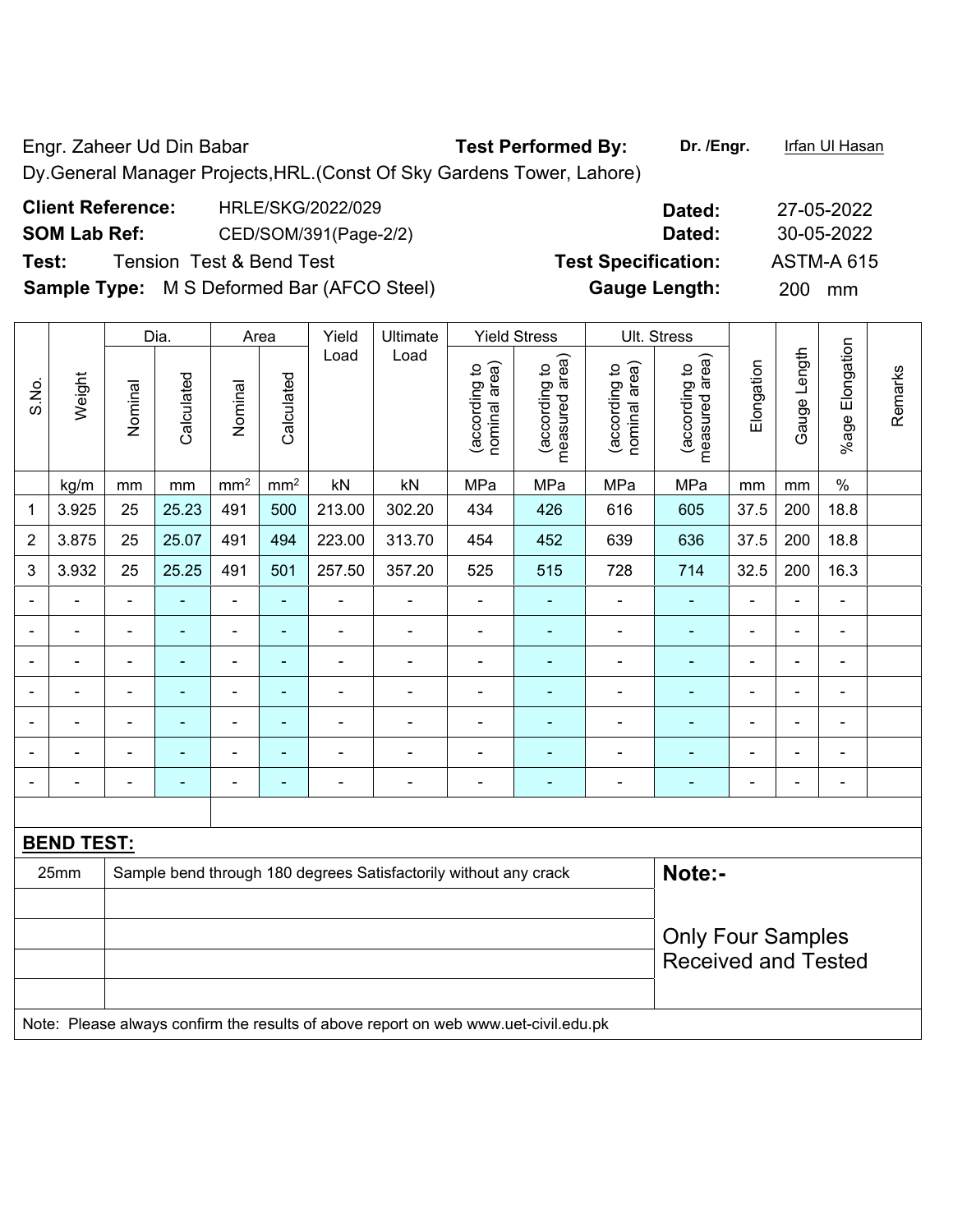M. Muneeb **Test Performed By:** Dr. /Engr. **Nauman Khurram** 

Planning & Coodination Engr. REDO Engg & Construction Pvt.Ltd. Lahore.(DIC Pakistan Ltd Kasur)

| Nil                                  | 27-05-2022<br>Dated:           |                            |
|--------------------------------------|--------------------------------|----------------------------|
| CED/SOM/393(Page-1/1)                | 30-05-2022<br>Dated:           |                            |
| <b>Tension Test &amp; Bend Test</b>  | <b>ASTM-A 615</b>              |                            |
| <b>Sample Type:</b> M S Deformed Bar | <b>Gauge Length:</b><br>200 mm |                            |
|                                      |                                | <b>Test Specification:</b> |

|                |                   |                            | Dia.           |                              | Area            | Yield                    | Ultimate                                                         |                                | <b>Yield Stress</b>             |                                | Ult. Stress                     |                |                |                       |         |
|----------------|-------------------|----------------------------|----------------|------------------------------|-----------------|--------------------------|------------------------------------------------------------------|--------------------------------|---------------------------------|--------------------------------|---------------------------------|----------------|----------------|-----------------------|---------|
| S.No.          | Weight            | Nominal                    | Calculated     | Nominal                      | Calculated      | Load                     | Load                                                             | nominal area)<br>(according to | measured area)<br>(according to | nominal area)<br>(according to | measured area)<br>(according to | Elongation     | Gauge Length   | Elongation<br>$%$ age | Remarks |
|                | kg/m              | mm                         | mm             | mm <sup>2</sup>              | mm <sup>2</sup> | kN                       | kN                                                               | MPa                            | MPa                             | MPa                            | MPa                             | mm             | mm             | $\%$                  |         |
| 1              | 2.226             | 20                         | 19.02          | 314                          | 284             | 157.50                   | 198.20                                                           | 501                            | 555                             | 631                            | 698                             | 30.0           | 200            | 15.0                  |         |
| $\overline{2}$ | 2.215             | 20                         | 18.95          | 314                          | 282             | 155.00                   | 194.50                                                           | 493                            | 550                             | 619                            | 690                             | 32.5           | 200            | 16.3                  |         |
| 3              | 1.545             | 16                         | 15.83          | 201                          | 197             | 112.00                   | 138.00                                                           | 557                            | 570                             | 686                            | 702                             | 30.0           | 200            | 15.0                  |         |
| 4              | 1.546             | 16                         | 15.84          | 201                          | 197             | 113.00                   | 138.50                                                           | 562                            | 574                             | 689                            | 704                             | 27.5           | 200            | 13.8                  |         |
| 5              | 0.985             | 12                         | 12.64          | 113                          | 126             | 72.00                    | 89.20                                                            | 637                            | 574                             | 789                            | 711                             | 25.0           | 200            | 12.5                  |         |
| 6              | 0.977             | 12                         | 12.59          | 113                          | 124             | 69.20                    | 87.20                                                            | 612                            | 556                             | 771                            | 701                             | 22.5           | 200            | 11.3                  |         |
|                | $\blacksquare$    |                            | $\blacksquare$ | $\qquad \qquad \blacksquare$ | $\blacksquare$  | $\overline{a}$           |                                                                  | $\blacksquare$                 | $\blacksquare$                  | ÷,                             |                                 |                | $\blacksquare$ | $\blacksquare$        |         |
|                |                   |                            | $\blacksquare$ | $\blacksquare$               | $\blacksquare$  |                          |                                                                  | $\blacksquare$                 | ۰                               | -                              |                                 |                | $\blacksquare$ | $\blacksquare$        |         |
| ۰              | ۰                 |                            | $\blacksquare$ | ÷                            | $\blacksquare$  | $\blacksquare$           | $\blacksquare$                                                   | $\blacksquare$                 | ٠                               | -                              |                                 | $\blacksquare$ | $\blacksquare$ | $\blacksquare$        |         |
|                |                   |                            | $\blacksquare$ | $\overline{\phantom{0}}$     | ÷               | $\overline{\phantom{a}}$ | $\blacksquare$                                                   | $\qquad \qquad \blacksquare$   | ۰                               | -                              |                                 |                | $\overline{a}$ | $\blacksquare$        |         |
|                |                   |                            |                |                              |                 |                          |                                                                  |                                |                                 |                                |                                 |                |                |                       |         |
|                | <b>BEND TEST:</b> |                            |                |                              |                 |                          |                                                                  |                                |                                 |                                |                                 |                |                |                       |         |
|                | 20mm              |                            |                |                              |                 |                          | Sample bend through 180 degrees Satisfactorily without any crack |                                |                                 |                                | Note:-                          |                |                |                       |         |
|                | 16mm              |                            |                |                              |                 |                          | Sample bend through 180 degrees Satisfactorily without any crack |                                |                                 |                                |                                 |                |                |                       |         |
|                | 12mm              |                            |                |                              |                 |                          | Sample bend through 180 degrees Satisfactorily without any crack |                                |                                 |                                | <b>Only Nine Samples</b>        |                |                |                       |         |
|                |                   | <b>Received and Tested</b> |                |                              |                 |                          |                                                                  |                                |                                 |                                |                                 |                |                |                       |         |

Note: Please always confirm the results of above report on web www.uet-civil.edu.pk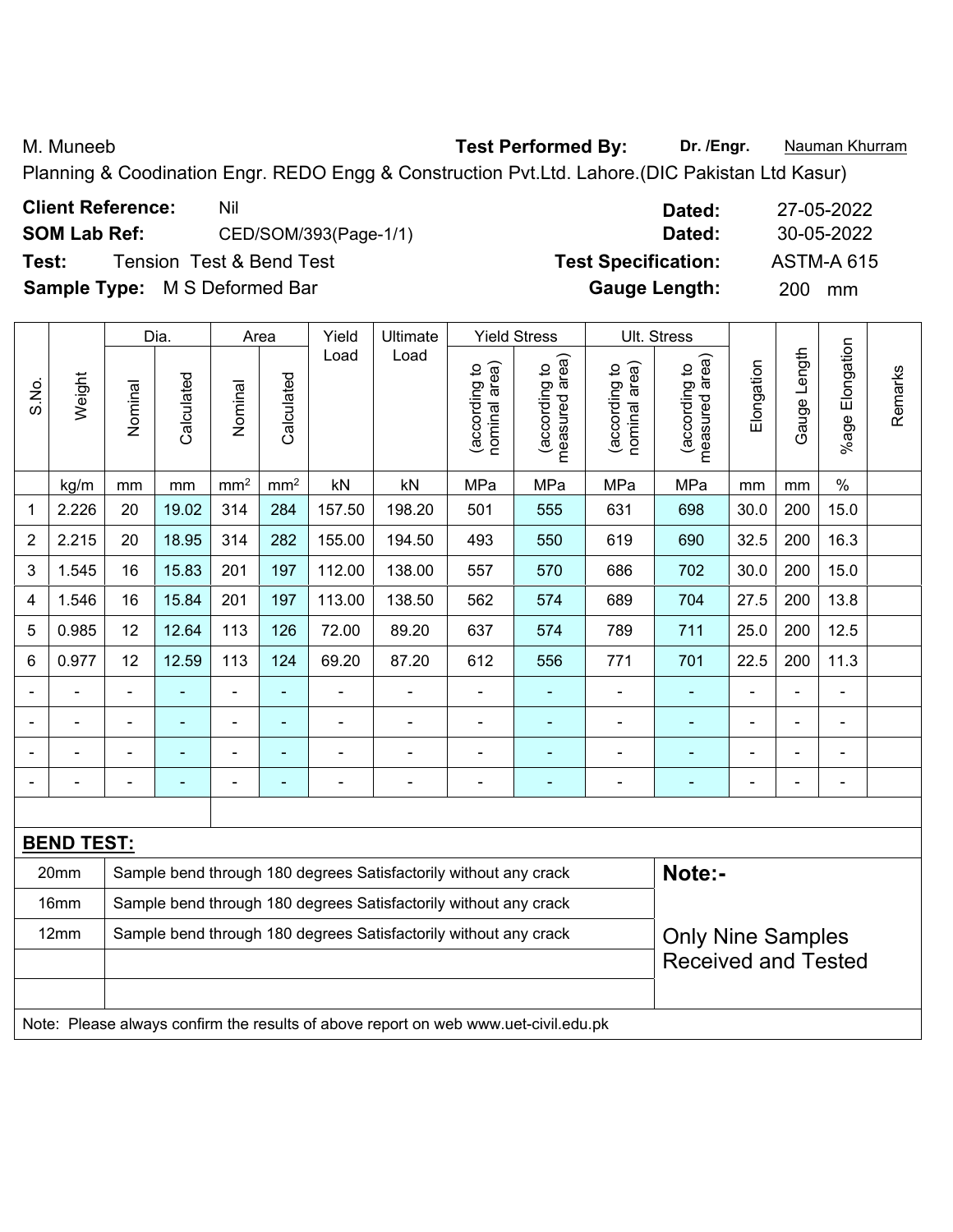Zafar Iqbal Ahmad **Test Performed By:** Dr. /Engr. **Iffan Ul Hasan** 

Admin Manager Ivcc Pvt Ltd Lahore.(Const Of Starch Pack Green Field Kasur)

| Test: | <b>Client Reference:</b><br><b>SOM Lab Ref:</b><br>Sample Type: Deformed Bar |                          | <b>Tension Test &amp; Bend Test</b> | Nil             |                          |        | CED/SOM/384-389(Page-1/1) |                                |                                                   |                                | Dated:<br>Dated:<br><b>Test Specification:</b><br><b>Gauge Length:</b> |                | 200          | 27-05-2022<br>27-05-2022<br><b>ASTM-A 615</b><br>mm |         |
|-------|------------------------------------------------------------------------------|--------------------------|-------------------------------------|-----------------|--------------------------|--------|---------------------------|--------------------------------|---------------------------------------------------|--------------------------------|------------------------------------------------------------------------|----------------|--------------|-----------------------------------------------------|---------|
|       |                                                                              |                          | Dia.                                | Area            |                          | Yield  | Ultimate                  |                                | <b>Yield Stress</b>                               | Ult. Stress                    |                                                                        |                |              |                                                     |         |
| S.No. | Weight                                                                       | Nominal                  | Calculated                          | Nominal         | Calculated               | Load   | Load                      | nominal area)<br>(according to | area)<br>$\overline{c}$<br>(according<br>measured | nominal area)<br>(according to | area)<br>(according to<br>measured                                     | Elongation     | Gauge Length | Elongation<br>$%$ age                               | Remarks |
|       | kg/m                                                                         | mm                       | mm                                  | mm <sup>2</sup> | mm <sup>2</sup>          | kN     | kN                        | MPa                            | MPa                                               | MPa                            | MPa                                                                    | mm             | mm           | $\%$                                                |         |
| 1     | 2.262                                                                        | 20                       | 19.15                               | 314             | 288                      | 168.70 | 205.00                    | 537                            | 586                                               | 653                            | 712                                                                    | 32.5           | 200          | 16.3                                                |         |
| 2     | 2.374                                                                        | 20                       | 19.62                               | 314             | 302                      | 160.50 | 199.20                    | 511                            | 531                                               | 634                            | 659                                                                    | 30.0           | 200          | 15.0                                                |         |
|       |                                                                              | $\overline{\phantom{0}}$ | ۰                                   |                 | ٠                        |        |                           |                                | ٠                                                 |                                |                                                                        | $\blacksquare$ |              | $\overline{\phantom{0}}$                            |         |
|       |                                                                              |                          |                                     |                 |                          |        |                           |                                |                                                   |                                |                                                                        |                |              | $\blacksquare$                                      |         |
|       |                                                                              |                          | $\blacksquare$                      |                 | $\blacksquare$           |        |                           |                                | -                                                 |                                |                                                                        | -              |              | $\blacksquare$                                      |         |
|       |                                                                              | $\overline{\phantom{0}}$ | $\blacksquare$                      | $\blacksquare$  | $\overline{\phantom{0}}$ |        |                           | $\overline{\phantom{0}}$       | -                                                 |                                |                                                                        | $\blacksquare$ |              | $\blacksquare$                                      |         |
|       |                                                                              |                          |                                     |                 |                          |        |                           |                                |                                                   |                                |                                                                        |                |              |                                                     |         |

| <b>BEND TEST:</b> |  |  |                                                                                     |  |                            |  |  |
|-------------------|--|--|-------------------------------------------------------------------------------------|--|----------------------------|--|--|
| 20 <sub>mm</sub>  |  |  | Sample bend through 180 degrees Satisfactorily without any crack                    |  | Note:-                     |  |  |
|                   |  |  |                                                                                     |  |                            |  |  |
|                   |  |  |                                                                                     |  | <b>Only Three Samples</b>  |  |  |
|                   |  |  |                                                                                     |  | <b>Received and Tested</b> |  |  |
|                   |  |  |                                                                                     |  |                            |  |  |
|                   |  |  | Note: Please always confirm the results of above report on web www.uet-civil.edu.pk |  |                            |  |  |

- - - - - - - - - - - - - - - - - - - - - - - - - - - - - -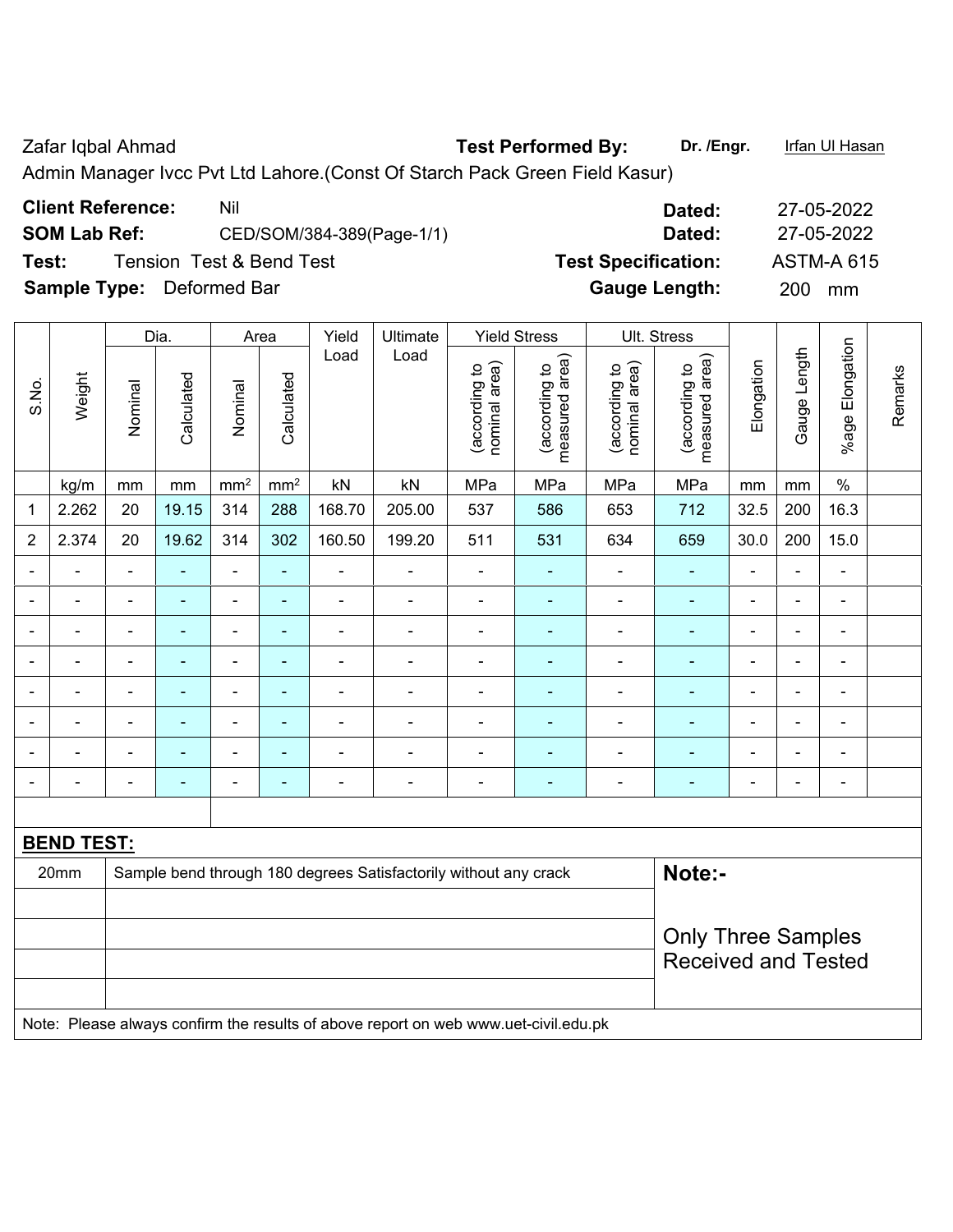Rana Muhammad Naeem **Test Performed By:** Dr. /Engr. Infan Ul Hasan Alliance Engg & Contractors.(Const Of Commercial Bldg At Plot # 184 Block-S QIE(Kot Lakh Pat)

**Client Reference:** AEC/UETL/0280520220/03 **Dated:** 28-05-2022 **Dated:** 30-05-2022

**Test:** Tension Test & Bend Test **Test Specification:** ASTM-A-615 **Gauge Length:** 8 inch **Sample Type:** Deformed Bar

**SOM Lab** 

**Ref:** 388 (Page-1/1)

|                          |                   |                         | Dia.           |                 | Area            | Yield          | Ultimate                                                                            |                                | <b>Yield Stress</b>             |                                | Ult. Stress                                           |                |                |                              |         |
|--------------------------|-------------------|-------------------------|----------------|-----------------|-----------------|----------------|-------------------------------------------------------------------------------------|--------------------------------|---------------------------------|--------------------------------|-------------------------------------------------------|----------------|----------------|------------------------------|---------|
| S.No.                    | Weight            | Nominal                 | Calculated     | Nominal         | Calculated      | Load           | Load                                                                                | nominal area)<br>(according to | (according to<br>measured area) | nominal area)<br>(according to | (according to<br>measured area)                       | Elongation     | Gauge Length   | Elongation<br>$%$ age        | Remarks |
|                          | lb/ft             | $\#$                    | in             | in <sup>2</sup> | in <sup>2</sup> | Tons           | Tons                                                                                | psi                            | psi                             | psi                            | psi                                                   | in             | in             | $\%$                         |         |
| $\mathbf 1$              | 0.702             | $\overline{\mathbf{4}}$ | 0.512          | 0.20            | 0.206           | 6.37           | 8.87                                                                                | 70260                          | 68210                           | 97800                          | 94950                                                 | 1.10           | 8.0            | 13.8                         |         |
| $\overline{\phantom{0}}$ | $\blacksquare$    | $\blacksquare$          | ä,             | ÷,              | $\blacksquare$  | $\blacksquare$ | ÷                                                                                   | $\blacksquare$                 | ۰                               | ÷,                             | $\blacksquare$                                        | ä,             | $\blacksquare$ | $\overline{\phantom{a}}$     |         |
|                          |                   | $\blacksquare$          | $\frac{1}{2}$  | ÷,              | $\blacksquare$  | $\blacksquare$ | ÷                                                                                   | $\frac{1}{2}$                  | ۰                               | $\blacksquare$                 | $\blacksquare$                                        | ä,             |                | $\overline{\phantom{0}}$     |         |
|                          |                   | $\blacksquare$          | ۰              | $\blacksquare$  |                 | $\blacksquare$ | ÷                                                                                   | $\blacksquare$                 | $\blacksquare$                  | $\blacksquare$                 | $\blacksquare$                                        | $\blacksquare$ |                | -                            |         |
|                          |                   | $\blacksquare$          | $\blacksquare$ | $\blacksquare$  | ٠               | ä,             | ÷                                                                                   | $\blacksquare$                 |                                 | ÷                              | $\blacksquare$                                        | $\blacksquare$ | $\blacksquare$ | $\overline{\phantom{a}}$     |         |
|                          |                   | $\blacksquare$          | $\blacksquare$ | $\blacksquare$  | $\blacksquare$  | ä,             | ÷                                                                                   | $\blacksquare$                 |                                 | $\overline{\phantom{a}}$       | L,                                                    | $\blacksquare$ | $\blacksquare$ | $\overline{\phantom{a}}$     |         |
|                          | $\blacksquare$    | ä,                      | $\blacksquare$ | $\blacksquare$  | $\blacksquare$  | L,             | ä,                                                                                  | $\blacksquare$                 |                                 | ä,                             | $\blacksquare$                                        | ä,             | $\blacksquare$ | ÷,                           |         |
|                          |                   | ä,                      | ÷,             | ÷,              | $\blacksquare$  | L,             | ÷                                                                                   | $\blacksquare$                 |                                 | ÷,                             | ÷,                                                    | ä,             |                | ÷,                           |         |
|                          |                   |                         |                | $\blacksquare$  |                 |                | $\blacksquare$                                                                      | $\blacksquare$                 |                                 | $\overline{\phantom{a}}$       |                                                       |                |                | ÷,                           |         |
|                          |                   | $\blacksquare$          | $\blacksquare$ | $\blacksquare$  | $\blacksquare$  |                | ÷                                                                                   | $\overline{\phantom{a}}$       | $\blacksquare$                  | ×,                             | ٠                                                     | $\blacksquare$ | $\blacksquare$ | $\qquad \qquad \blacksquare$ |         |
|                          |                   |                         |                |                 |                 |                |                                                                                     |                                |                                 |                                |                                                       |                |                |                              |         |
|                          | <b>BEND TEST:</b> |                         |                |                 |                 |                |                                                                                     |                                |                                 |                                |                                                       |                |                |                              |         |
|                          | #4                |                         |                |                 |                 |                | Sample bend through 180 degrees Satisfactorily without any crack                    |                                |                                 |                                | Note:-                                                |                |                |                              |         |
|                          |                   |                         |                |                 |                 |                |                                                                                     |                                |                                 |                                |                                                       |                |                |                              |         |
|                          |                   |                         |                |                 |                 |                |                                                                                     |                                |                                 |                                | <b>Only Two Samples</b><br><b>Received and Tested</b> |                |                |                              |         |
|                          |                   |                         |                |                 |                 |                |                                                                                     |                                |                                 |                                |                                                       |                |                |                              |         |
|                          |                   |                         |                |                 |                 |                | Note: Please always confirm the results of above report on web www.uet-civil.edu.pk |                                |                                 |                                |                                                       |                |                |                              |         |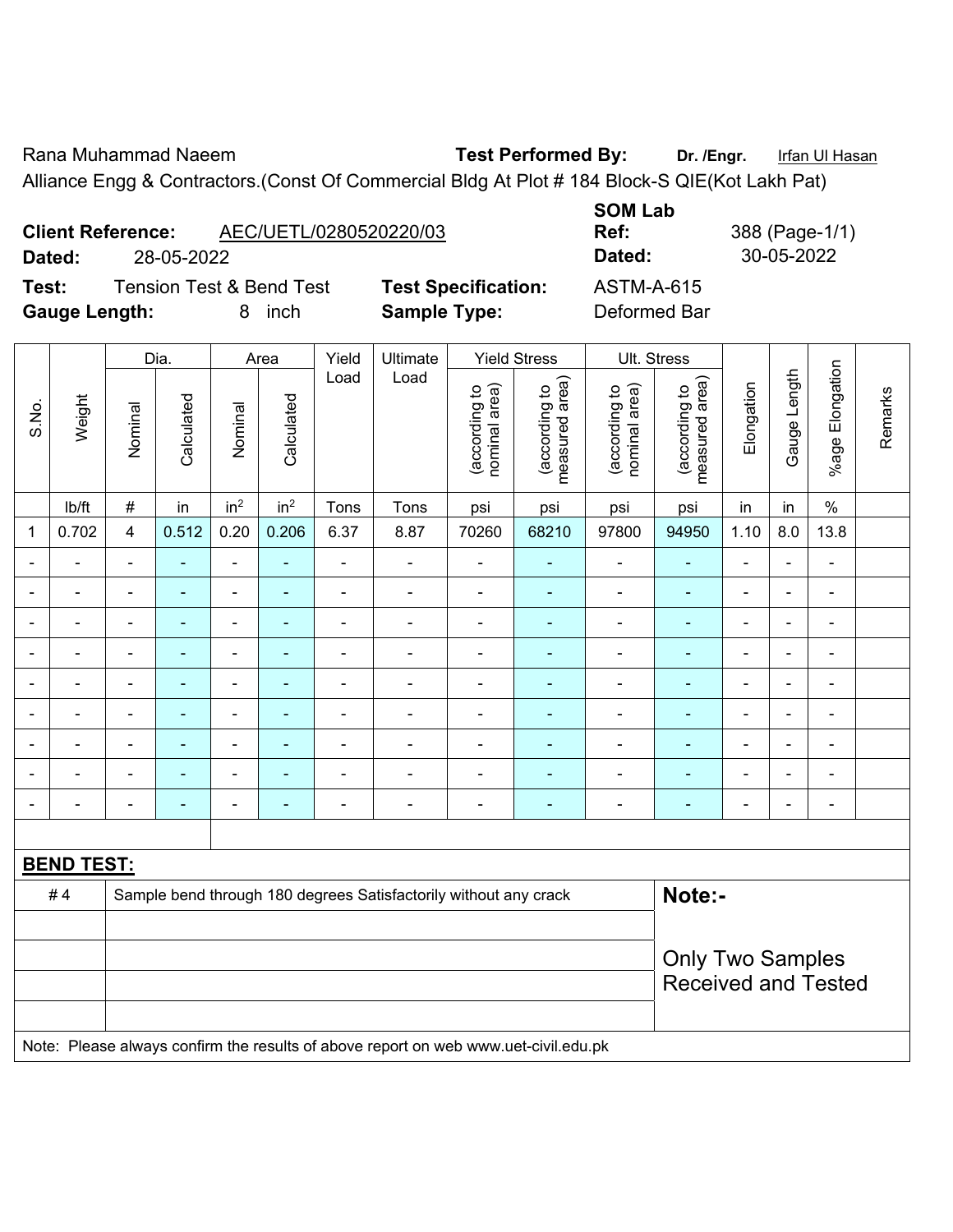Engr. Naveed Sadiq **Test Performed By: Dr. /Engr.** Irfan Ul Hasan

RE Orbit Developers.Lahore.(The Springs Gulberg Lahore)

| <b>Client Reference:</b><br>Nil |
|---------------------------------|
|---------------------------------|

**Test:** Tension Test & Bend Test **Test Specification:** ASTM-A-615 **Gauge Length:** 8 inch **Sample Type:** Deformed Bar

**SOM Lab Ref:** 390 (Page-1/1) **Dated:** 30-05-2022 **Dated:** 30-05-2022

|                |                   | Dia.<br>Yield<br>Ultimate<br><b>Yield Stress</b><br>Area         |                |                 |                 |                |                                                                                     |                               |                                 |                                | Ult. Stress                     |                |                |                       |         |
|----------------|-------------------|------------------------------------------------------------------|----------------|-----------------|-----------------|----------------|-------------------------------------------------------------------------------------|-------------------------------|---------------------------------|--------------------------------|---------------------------------|----------------|----------------|-----------------------|---------|
| S.No.          | Weight            | Nominal                                                          | Calculated     | Nominal         | Calculated      | Load           | Load                                                                                | nominal area)<br>according to | (according to<br>measured area) | (according to<br>nominal area) | (according to<br>measured area) | Elongation     | Gauge Length   | Elongation<br>$%$ age | Remarks |
|                | lb/ft             | $\#$                                                             | in             | in <sup>2</sup> | in <sup>2</sup> | Tons           | Tons                                                                                | psi                           | psi                             | psi                            | psi                             | in             | in             | $\%$                  |         |
| 1              | 1.479             | 6                                                                | 0.744          | 0.44            | 0.435           | 15.55          | 19.32                                                                               | 77920                         | 78820                           | 96830                          | 97940                           | 1.30           | 8.0            | 16.3                  |         |
| $\overline{2}$ | 1.483             | $6\phantom{1}$                                                   | 0.745          | 0.44            | 0.436           | 15.60          | 19.01                                                                               | 78180                         | 78890                           | 95290                          | 96170                           | 1.20           | 8.0            | 15.0                  |         |
| 3              | 0.665             | $\overline{4}$                                                   | 0.498          | 0.20            | 0.195           | 7.00           | 8.77                                                                                | 77230                         | 79210                           | 96670                          | 99150                           | 1.10           | 8.0            | 13.8                  |         |
| 4              | 0.665             | $\overline{\mathbf{4}}$                                          | 0.498          | 0.20            | 0.195           | 7.10           | 8.94                                                                                | 78350                         | 80360                           | 98580                          | 101110                          | 1.00           | 8.0            | 12.5                  |         |
| $\blacksquare$ | $\blacksquare$    | $\blacksquare$                                                   | $\blacksquare$ | ÷,              | ۰               | $\blacksquare$ | $\blacksquare$                                                                      | $\blacksquare$                | $\blacksquare$                  | $\blacksquare$                 | $\blacksquare$                  | $\blacksquare$ | $\blacksquare$ | $\blacksquare$        |         |
|                |                   | $\blacksquare$                                                   | $\blacksquare$ | $\blacksquare$  | ۰               | ä,             | ä,                                                                                  | $\blacksquare$                | ÷                               | $\blacksquare$                 | ÷                               | ä,             | $\blacksquare$ | ä,                    |         |
|                |                   |                                                                  |                | ä,              |                 | Ē,             | ÷                                                                                   | ä,                            | ä,                              | $\blacksquare$                 | ٠                               | Ě.             |                |                       |         |
|                |                   |                                                                  |                | $\overline{a}$  |                 |                | ÷                                                                                   | $\blacksquare$                |                                 |                                |                                 |                |                | ٠                     |         |
|                |                   | $\blacksquare$                                                   |                | ÷               |                 |                | $\blacksquare$                                                                      | $\blacksquare$                | ÷,                              | $\blacksquare$                 |                                 | $\blacksquare$ | $\blacksquare$ | $\blacksquare$        |         |
|                |                   |                                                                  |                | -               | ۰               | ٠              | $\blacksquare$                                                                      | $\overline{a}$                | ٠                               | $\blacksquare$                 | $\blacksquare$                  | L.             |                | ٠                     |         |
|                |                   |                                                                  |                |                 |                 |                |                                                                                     |                               |                                 |                                |                                 |                |                |                       |         |
|                | <b>BEND TEST:</b> |                                                                  |                |                 |                 |                |                                                                                     |                               |                                 |                                |                                 |                |                |                       |         |
|                | #6                |                                                                  |                |                 |                 |                | Sample bend through 180 degrees Satisfactorily without any crack                    |                               |                                 |                                | Note:-                          |                |                |                       |         |
|                | #4                | Sample bend through 180 degrees Satisfactorily without any crack |                |                 |                 |                |                                                                                     |                               |                                 |                                |                                 |                |                |                       |         |
|                |                   |                                                                  |                |                 |                 |                |                                                                                     |                               |                                 |                                | <b>Only Six Samples</b>         |                |                |                       |         |
|                |                   |                                                                  |                |                 |                 |                |                                                                                     |                               |                                 |                                | <b>Received and Tested</b>      |                |                |                       |         |
|                |                   |                                                                  |                |                 |                 |                |                                                                                     |                               |                                 |                                |                                 |                |                |                       |         |
|                |                   |                                                                  |                |                 |                 |                | Note: Please always confirm the results of above report on web www.uet-civil.edu.pk |                               |                                 |                                |                                 |                |                |                       |         |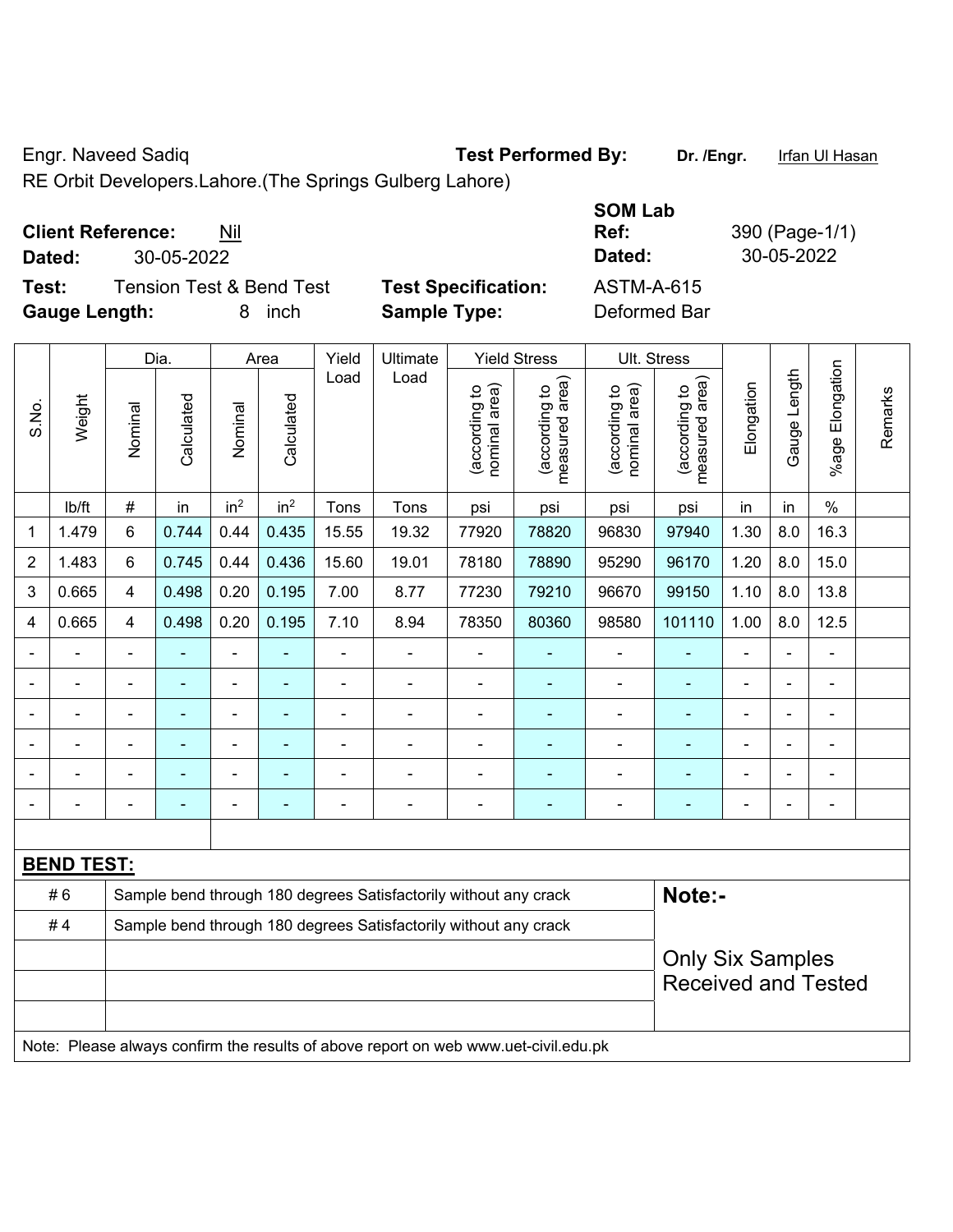Hafiz Ozair Ahmad **Test Performed By: Dr. /Engr.** Nauman Khurram Dy.Dir(QCD) WASA,LDA,Lhr.(Drainage Arrangement For Sorepoint At Sherawala Gate Lahore.)

**Client Reference:** QCD/1254-55 **SOM Lab Ref:** 392 (Page-1/1) **Dated:** 26-05-2022 **Dated:** 30-05-2022 **Test:** Tension Test & Bend Test **Test Specification:** ASTM-A-615 **Gauge Length:** 8 inch **Sample Type:** Deformed Bar

|                |                   |                                                                                     | Dia.                                                                                            |                          | Area                                                                                                                             | Yield          | Ultimate                                                         |                                | <b>Yield Stress</b>             |                                | Ult. Stress                     |                |              |                 |         |
|----------------|-------------------|-------------------------------------------------------------------------------------|-------------------------------------------------------------------------------------------------|--------------------------|----------------------------------------------------------------------------------------------------------------------------------|----------------|------------------------------------------------------------------|--------------------------------|---------------------------------|--------------------------------|---------------------------------|----------------|--------------|-----------------|---------|
| S.No.          | Weight            | Nominal                                                                             | Calculated                                                                                      | Nominal                  | Calculated                                                                                                                       | Load           | Load                                                             | nominal area)<br>(according to | measured area)<br>(according to | nominal area)<br>(according to | measured area)<br>(according to | Elongation     | Gauge Length | %age Elongation | Remarks |
|                | Ib/ft             | $\#$                                                                                | in                                                                                              | in <sup>2</sup>          | in <sup>2</sup>                                                                                                                  | Tons           | Tons                                                             | psi                            | psi                             | psi                            | psi                             | in             | in           | $\frac{0}{0}$   |         |
| 1              | 1.463             | 6                                                                                   | 0.740                                                                                           | 0.44                     | 0.430                                                                                                                            | 12.13          | 18.50                                                            | 60810                          | 62220                           | 92740                          | 94900                           | 1.00           | 8.0          | 12.5            |         |
| $\overline{2}$ | 1.462             | 6                                                                                   | 0.740                                                                                           | 0.44                     | 0.430                                                                                                                            | 12.03          | 18.37                                                            | 60290                          | 61700                           | 92070                          | 94220                           | 1.30           | 8.0          | 16.3            |         |
| 3              | 0.673             | 4                                                                                   | 0.502                                                                                           | 0.20                     | 0.198                                                                                                                            | 5.45           | 8.23                                                             | 60140                          | 60750                           | 90720                          | 91630                           | 0.90           | 8.0          | 11.3            |         |
| 4              | 0.676             | 4                                                                                   | 0.503                                                                                           | 0.20                     | 0.199                                                                                                                            | 5.27           | 8.10                                                             | 58120                          | 58410                           | 89370                          | 89820                           | 1.00           | 8.0          | 12.5            |         |
|                | $\blacksquare$    | ä,                                                                                  | ÷,                                                                                              | $\blacksquare$           |                                                                                                                                  | $\blacksquare$ | $\blacksquare$                                                   | $\blacksquare$                 |                                 | $\blacksquare$                 | $\blacksquare$                  | ä,             |              | $\blacksquare$  |         |
|                | $\blacksquare$    | ä,                                                                                  | ÷,                                                                                              | $\overline{a}$           | ä,<br>$\blacksquare$<br>$\blacksquare$<br>$\blacksquare$<br>$\blacksquare$<br>$\blacksquare$<br>$\blacksquare$<br>$\blacksquare$ |                |                                                                  |                                |                                 |                                |                                 |                |              |                 |         |
|                | $\blacksquare$    | -                                                                                   | $\blacksquare$<br>ä,<br>$\blacksquare$<br>$\blacksquare$<br>÷<br>L,<br>÷<br>۰<br>$\blacksquare$ |                          |                                                                                                                                  |                |                                                                  |                                |                                 |                                |                                 |                |              |                 |         |
|                |                   |                                                                                     |                                                                                                 |                          |                                                                                                                                  |                |                                                                  |                                |                                 |                                |                                 |                |              |                 |         |
|                |                   |                                                                                     |                                                                                                 |                          |                                                                                                                                  |                |                                                                  |                                |                                 |                                |                                 |                |              |                 |         |
|                |                   | $\blacksquare$                                                                      | ۰                                                                                               | $\overline{\phantom{0}}$ | ٠                                                                                                                                |                | $\blacksquare$                                                   | $\blacksquare$                 | $\blacksquare$                  | $\blacksquare$                 | ÷,                              | $\blacksquare$ |              | $\blacksquare$  |         |
|                |                   |                                                                                     |                                                                                                 |                          |                                                                                                                                  |                |                                                                  |                                |                                 |                                |                                 |                |              |                 |         |
|                | <b>BEND TEST:</b> |                                                                                     |                                                                                                 |                          |                                                                                                                                  |                |                                                                  |                                |                                 |                                |                                 |                |              |                 |         |
|                | #6                |                                                                                     |                                                                                                 |                          |                                                                                                                                  |                | Sample bend through 180 degrees Satisfactorily without any crack |                                |                                 |                                | Note:-                          |                |              |                 |         |
|                | #4                | Sample bend through 180 degrees Satisfactorily without any crack                    |                                                                                                 |                          |                                                                                                                                  |                |                                                                  |                                |                                 |                                |                                 |                |              |                 |         |
|                |                   |                                                                                     |                                                                                                 |                          |                                                                                                                                  |                |                                                                  |                                |                                 |                                | <b>Only Six Samples</b>         |                |              |                 |         |
|                |                   |                                                                                     |                                                                                                 |                          |                                                                                                                                  |                |                                                                  |                                |                                 |                                | <b>Received and Tested</b>      |                |              |                 |         |
|                |                   |                                                                                     |                                                                                                 |                          |                                                                                                                                  |                |                                                                  |                                |                                 |                                |                                 |                |              |                 |         |
|                |                   | Note: Please always confirm the results of above report on web www.uet-civil.edu.pk |                                                                                                 |                          |                                                                                                                                  |                |                                                                  |                                |                                 |                                |                                 |                |              |                 |         |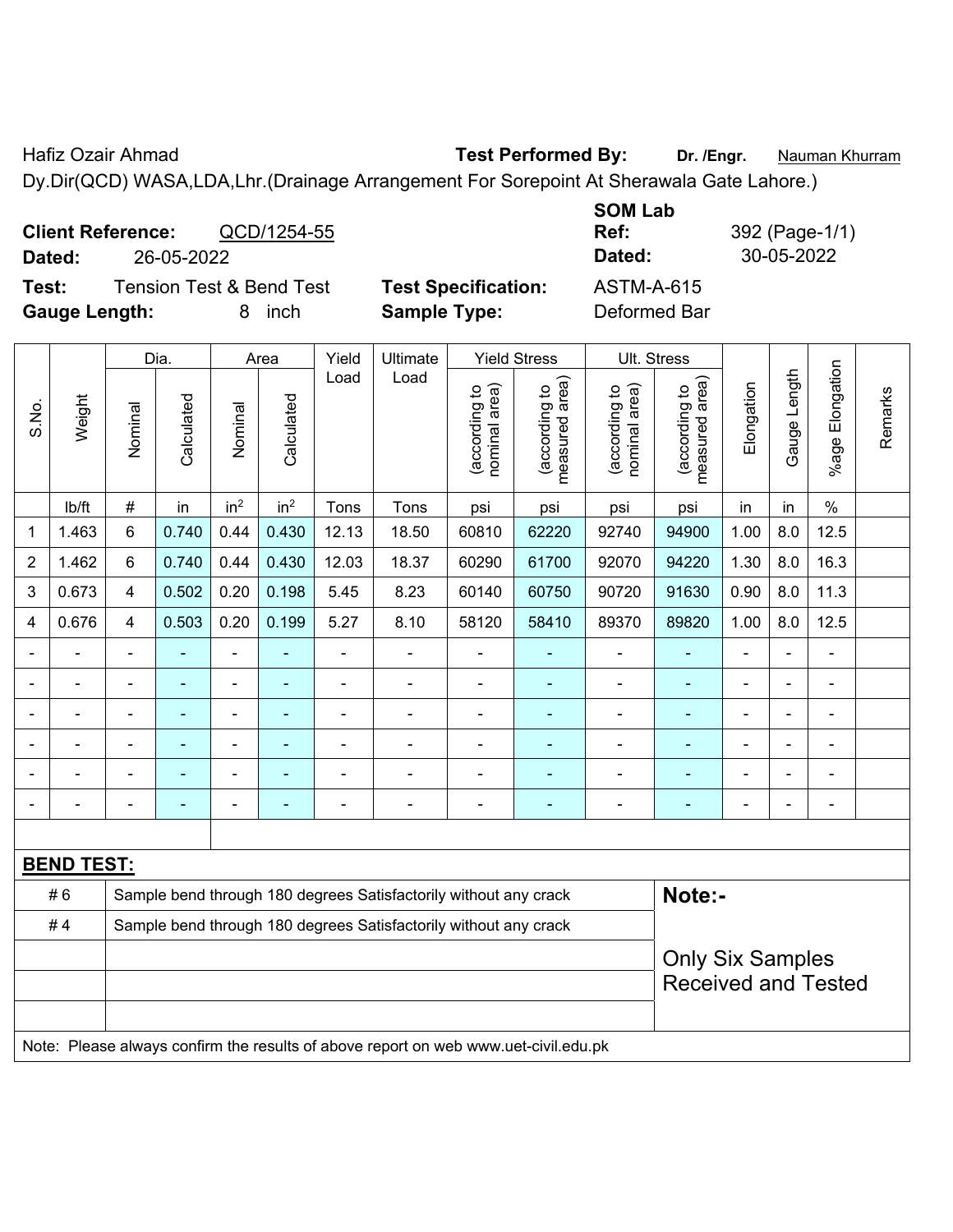RE AY

## **Client Reference:** Nil

**Test:** Tension Test & Bend Test **Test Specification:** ASTM-A-615 **Gauge Length:** 8 inch **Sample Type:** Deformed Bar (AF Steel)

|                   | 'Q Developers Pvt. Ltd.(Union Copmlex) |
|-------------------|----------------------------------------|
| <b>Defevence:</b> |                                        |

**SOM Lab Ref:** 394 (Page-1/1) **Dated:** 27-05-2022 **Dated:** 30-05-2022

|                          |                   |                                                                            | Dia.           |                 | Area            | Yield                    | Ultimate                                                                            |                               | <b>Yield Stress</b>             |                                | Ult. Stress                     |                          |                          |                          |         |
|--------------------------|-------------------|----------------------------------------------------------------------------|----------------|-----------------|-----------------|--------------------------|-------------------------------------------------------------------------------------|-------------------------------|---------------------------------|--------------------------------|---------------------------------|--------------------------|--------------------------|--------------------------|---------|
| S.No.                    | Weight            | Nominal                                                                    | Calculated     | Nominal         | Calculated      | Load                     | Load                                                                                | nominal area)<br>according to | measured area)<br>(according to | (according to<br>nominal area) | (according to<br>measured area) | Elongation               | Gauge Length             | %age Elongation          | Remarks |
|                          | lb/ft             | $\#$                                                                       | in             | in <sup>2</sup> | in <sup>2</sup> | Tons                     | Tons                                                                                | psi                           | psi                             | psi                            | psi                             | in                       | in                       | $\%$                     |         |
| 1                        | 2.606             | 8                                                                          | 0.988          | 0.79            | 0.766           | 25.79                    | 32.54                                                                               | 72000                         | 74260                           | 90840                          | 93690                           | 1.20                     | 8.0                      | 15.0                     |         |
| $\overline{2}$           | 2.593             | 8                                                                          | 0.985          | 0.79            | 0.762           | 22.17                    | 28.77                                                                               | 61900                         | 64170                           | 80310                          | 83260                           | 1.60                     | 8.0                      | 20.0                     |         |
| 3                        | 2.593             | 8                                                                          | 0.985          | 0.79            | 0.762           | 25.18                    | 30.78                                                                               | 70290                         | 72880                           | 85940                          | 89100                           | 0.80                     | 8.0                      | 10.0                     |         |
|                          |                   |                                                                            |                |                 |                 |                          | ÷                                                                                   | L,                            |                                 |                                |                                 |                          |                          | $\blacksquare$           |         |
| $\overline{\phantom{a}}$ | ÷                 | $\blacksquare$                                                             | ۰              | ÷               | $\blacksquare$  | ÷,                       | $\frac{1}{2}$                                                                       | $\overline{\phantom{a}}$      | $\blacksquare$                  | $\qquad \qquad \blacksquare$   | $\blacksquare$                  | $\overline{a}$           | $\overline{\phantom{a}}$ | $\overline{\phantom{0}}$ |         |
|                          | ÷                 | $\blacksquare$                                                             | ä,             | ÷               | ٠               | $\blacksquare$           | $\blacksquare$                                                                      | $\blacksquare$                | $\blacksquare$                  | $\overline{\phantom{a}}$       | ٠                               | $\blacksquare$           | $\blacksquare$           | $\blacksquare$           |         |
| $\overline{\phantom{0}}$ | ä,                | $\blacksquare$                                                             | ۰              | ÷               | $\blacksquare$  | $\blacksquare$           | $\frac{1}{2}$                                                                       | $\overline{\phantom{a}}$      | ÷                               | $\qquad \qquad \blacksquare$   | ä,                              | $\blacksquare$           | $\blacksquare$           | $\blacksquare$           |         |
|                          | $\blacksquare$    | $\blacksquare$                                                             | $\blacksquare$ | $\blacksquare$  | ÷               | ÷,                       | $\frac{1}{2}$                                                                       | $\blacksquare$                | ٠                               | $\qquad \qquad \blacksquare$   | $\blacksquare$                  | $\blacksquare$           |                          | $\blacksquare$           |         |
|                          |                   |                                                                            |                | $\blacksquare$  |                 | $\blacksquare$           | $\blacksquare$                                                                      | Ē,                            |                                 | $\blacksquare$                 | $\blacksquare$                  |                          |                          | $\blacksquare$           |         |
|                          |                   |                                                                            | ۰              |                 |                 | $\overline{\phantom{0}}$ | $\blacksquare$                                                                      | $\blacksquare$                | ٠                               | $\overline{\phantom{0}}$       | $\blacksquare$                  | $\overline{\phantom{0}}$ |                          | $\blacksquare$           |         |
|                          |                   |                                                                            |                |                 |                 |                          |                                                                                     |                               |                                 |                                |                                 |                          |                          |                          |         |
|                          | <b>BEND TEST:</b> |                                                                            |                |                 |                 |                          |                                                                                     |                               |                                 |                                |                                 |                          |                          |                          |         |
|                          | # 8               | Note:-<br>Sample bend through 180 degrees Satisfactorily without any crack |                |                 |                 |                          |                                                                                     |                               |                                 |                                |                                 |                          |                          |                          |         |
|                          |                   |                                                                            |                |                 |                 |                          |                                                                                     |                               |                                 |                                |                                 |                          |                          |                          |         |
|                          |                   |                                                                            |                |                 |                 |                          |                                                                                     |                               |                                 |                                | <b>Only Four Samples</b>        |                          |                          |                          |         |
|                          |                   |                                                                            |                |                 |                 |                          |                                                                                     |                               |                                 |                                | <b>Received and Tested</b>      |                          |                          |                          |         |
|                          |                   |                                                                            |                |                 |                 |                          |                                                                                     |                               |                                 |                                |                                 |                          |                          |                          |         |
|                          |                   |                                                                            |                |                 |                 |                          | Note: Please always confirm the results of above report on web www.uet-civil.edu.pk |                               |                                 |                                |                                 |                          |                          |                          |         |

Asif Pervaiz Butt **Test Performed By:** Dr. /Engr. **Nauman Khurram**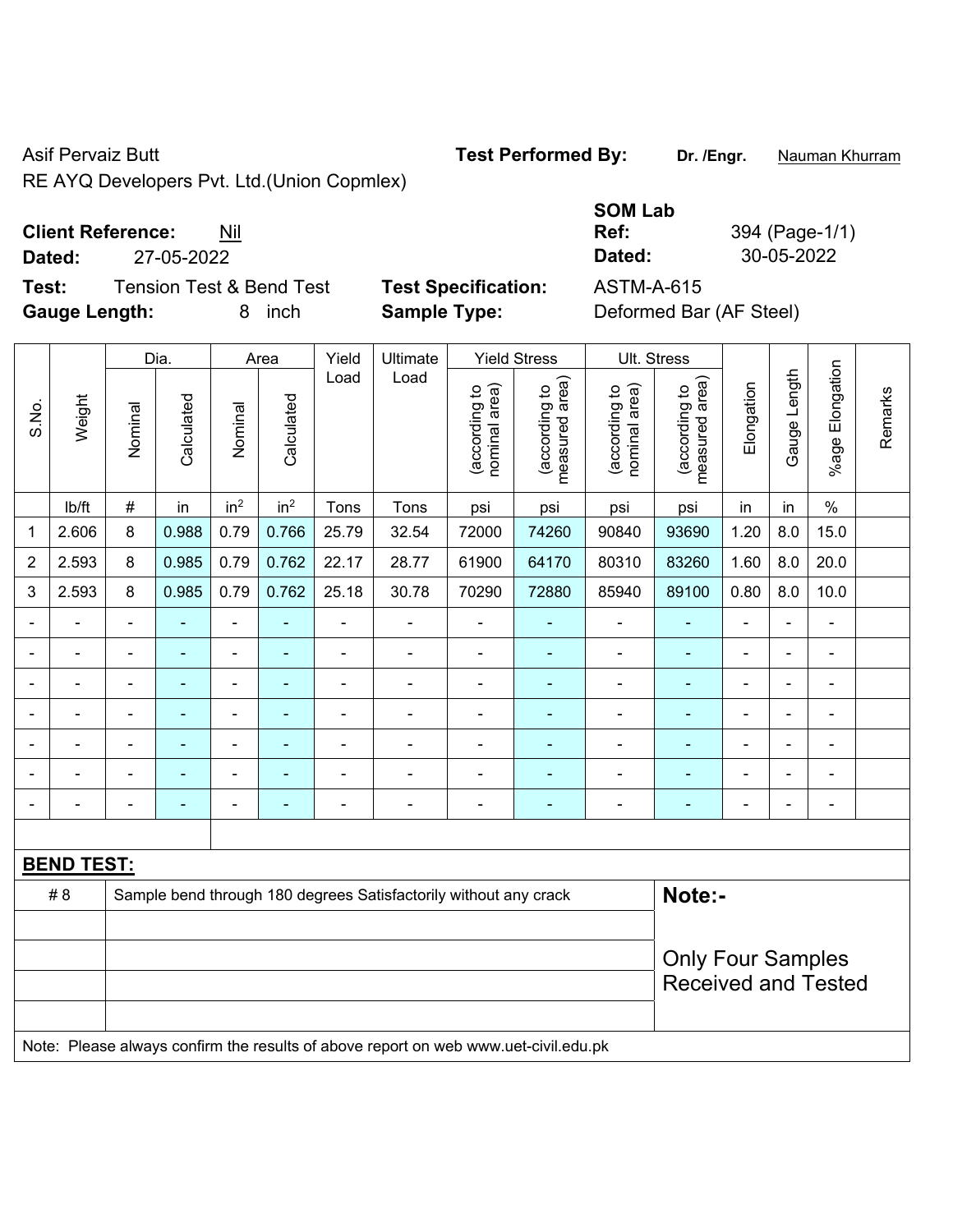Engr. Shahid Hussain **Test Performed By: Dr. /Engr.** Nauman Khurram PD GC Uni Fsd(Const.Of Advance Studies Block; Day Care Center & Admin Deptt. At Main Campus)

**Client Reference:** GCUF/EC/4188 **Dated:** 19-04-2022 **Dated:** 30-05-2022 **Test:** Tension Test & Bend Test **Test Specification:** ASTM-A-615

**Gauge Length:** 8 inch **Sample Type:** Deformed Bar

S.No.

**SOM Lab** 

**Ref:** 395 (Page-1/2)

|                |                    |         | Dia.       |                 | Area            | Yield          | Ultimate |                                     | <b>Yield Stress</b>                 | Ult. Stress                         |                                     |            |                     |                    |         |
|----------------|--------------------|---------|------------|-----------------|-----------------|----------------|----------|-------------------------------------|-------------------------------------|-------------------------------------|-------------------------------------|------------|---------------------|--------------------|---------|
| S.No.          | Weight             | Nominal | Calculated | Nominal         | Calculated      | Load           | Load     | area)<br>ᅌ<br>(according<br>nominal | area)<br>ą<br>according<br>measured | area)<br>유<br>(according<br>nominal | area)<br>ą<br>according<br>measured | Elongation | ength<br>⊐<br>Gauge | Elongation<br>%age | Remarks |
|                | I <sub>b</sub> /ft | #       | in         | in <sup>2</sup> | in <sup>2</sup> | Tons           | Tons     | psi                                 | psi                                 | psi                                 | psi                                 | <i>in</i>  | in                  | $\%$               |         |
| 1              | 2.736              | 8       | 1.012      | 0.79            | 0.804           | 29.79          | 36.14    | 83160                               | 81710                               | 100880                              | 99130                               | 1.20       | 8.0                 | 15.0               |         |
| $\overline{2}$ | 2.735              | 8       | 1.012      | 0.79            | 0.804           | 29.97          | 36.54    | 83670                               | 82210                               | 102020                              | 100250                              | 1.00       | 8.0                 | 12.5               |         |
| 3              | 1.484              | 6       | 0.745      | 0.44            | 0.436           | 15.39          | 19.03    | 77160                               | 77860                               | 95400                               | 96270                               | 1.10       | 8.0                 | 13.8               |         |
| 4              | 1.480              | 6       | 0.744      | 0.44            | 0.435           | 15.41          | 19.08    | 77260                               | 78150                               | 95650                               | 96750                               | 1.10       | 8.0                 | 13.8               |         |
| 5              | 0.674              | 4       | 0.502      | 0.20            | 0.198           | 6.68           | 8.79     | 73630                               | 74370                               | 96900                               | 97880                               | 1.10       | 8.0                 | 13.8               |         |
| 6              | 0.671              | 4       | 0.501      | 0.20            | 0.197           | 6.52           | 8.66     | 71940                               | 73040                               | 95550                               | 97000                               | 1.10       | 8.0                 | 13.8               |         |
| Ξ.             |                    |         |            | ٠               |                 | $\blacksquare$ |          |                                     |                                     |                                     |                                     | ۰          |                     | $\blacksquare$     |         |
| -              |                    |         |            |                 |                 |                |          |                                     |                                     |                                     |                                     |            |                     |                    |         |

| <b>BEND TEST:</b><br>Note:-<br># 8<br>Sample bend through 180 degrees Satisfactorily without any crack<br>#6<br>Sample bend through 180 degrees Satisfactorily without any crack |  |                                                                  |  |  |  |                          |  |                                                                                     |  |                            |  |  |  |  |
|----------------------------------------------------------------------------------------------------------------------------------------------------------------------------------|--|------------------------------------------------------------------|--|--|--|--------------------------|--|-------------------------------------------------------------------------------------|--|----------------------------|--|--|--|--|
|                                                                                                                                                                                  |  |                                                                  |  |  |  |                          |  |                                                                                     |  |                            |  |  |  |  |
| #4                                                                                                                                                                               |  | Sample bend through 180 degrees Satisfactorily without any crack |  |  |  | <b>Only Nine Samples</b> |  |                                                                                     |  |                            |  |  |  |  |
|                                                                                                                                                                                  |  |                                                                  |  |  |  |                          |  |                                                                                     |  | <b>Received and Tested</b> |  |  |  |  |
|                                                                                                                                                                                  |  |                                                                  |  |  |  |                          |  |                                                                                     |  |                            |  |  |  |  |
|                                                                                                                                                                                  |  |                                                                  |  |  |  |                          |  | Note: Please always confirm the results of above report on web www.uet-civil.edu.pk |  |                            |  |  |  |  |

- - - - - - - - - - - - - - -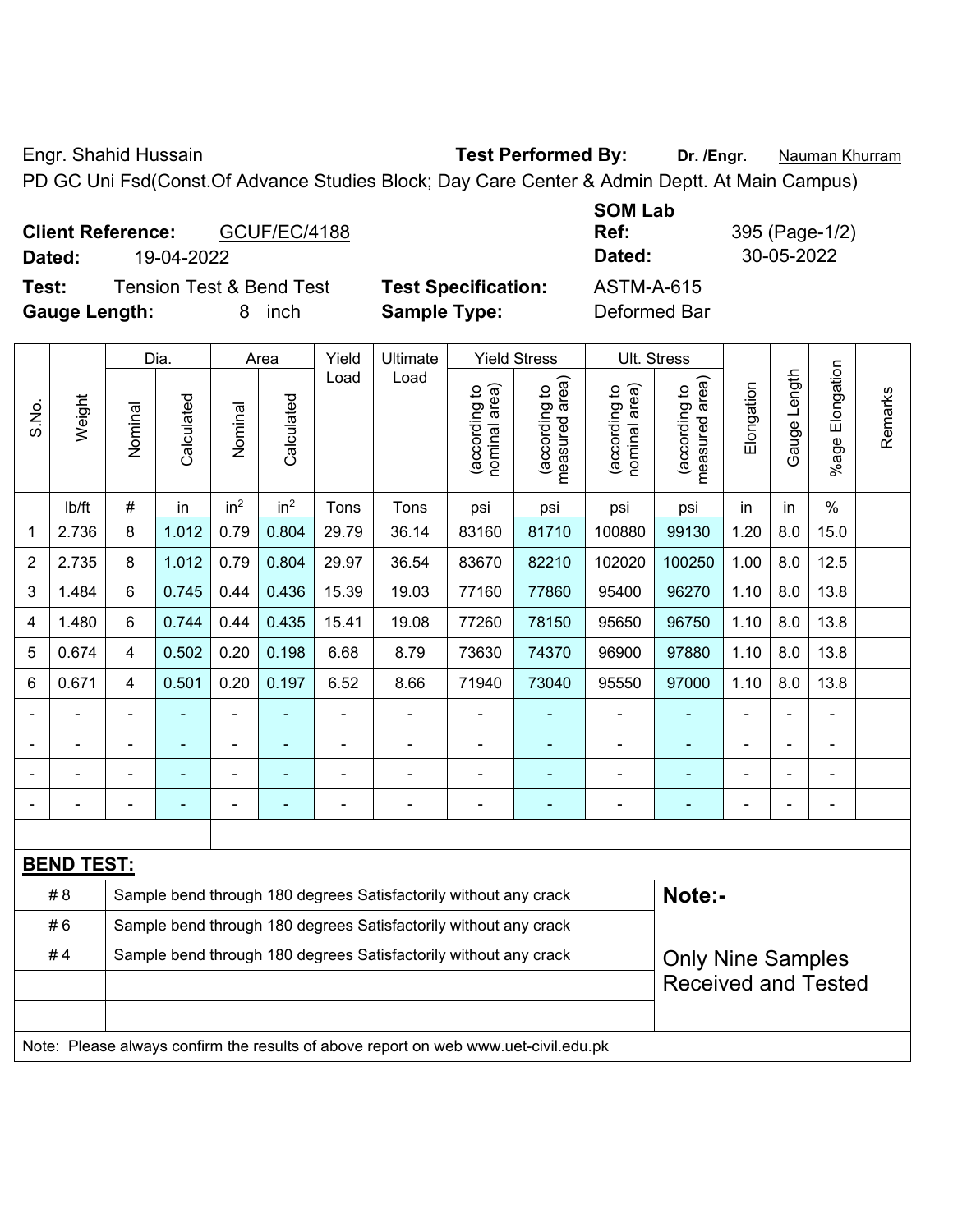Engr. Shahid Hussain **Test Performed By:** Dr. /Engr. **Nauman Khurram** PD GC Uni Fsd.(Const.Of Dr. Arif Zaidi Block At Main Campus GCU, Faisalabad)

|        | <b>Client Reference:</b> | GCUF/EC/4237             |                            | <b>SOM Lab</b><br>Ref: |
|--------|--------------------------|--------------------------|----------------------------|------------------------|
| Dated: | 28-04-2022               |                          |                            | Dated:                 |
| Test:  |                          | Tension Test & Bend Test | <b>Test Specification:</b> | ASTM-A-615             |

| 1 CJ L.              | TEIBIUT TESLOX DETIUT ESL |        | <b>IGSL OPGUILLATION.</b> | <b>UU UTA-U I</b> U |
|----------------------|---------------------------|--------|---------------------------|---------------------|
| <b>Gauge Length:</b> |                           | 8 inch | <b>Sample Type:</b>       | Deformed Bar        |

**Ref:** 395 (Page-2/2) **Dated:** 28-04-2022 **Dated:** 30-05-2022

|                |                   |                                                                            | Dia.       |                 | Area            | Yield | Ultimate                                                         | <b>Yield Stress</b>            | Ult. Stress                     |                                |                                    |                |                          |                       |         |
|----------------|-------------------|----------------------------------------------------------------------------|------------|-----------------|-----------------|-------|------------------------------------------------------------------|--------------------------------|---------------------------------|--------------------------------|------------------------------------|----------------|--------------------------|-----------------------|---------|
| S.No.          | Weight            | Nominal                                                                    | Calculated | Nominal         | Calculated      | Load  | Load                                                             | nominal area)<br>(according to | measured area)<br>(according to | (according to<br>nominal area) | area)<br>(according to<br>measured | Elongation     | Gauge Length             | Elongation<br>$%$ age | Remarks |
|                | lb/ft             | #                                                                          | in         | in <sup>2</sup> | in <sup>2</sup> | Tons  | Tons                                                             | psi                            | psi                             | psi                            | psi                                | in             | in                       | $\%$                  |         |
| 1              | 2.678             | 8                                                                          | 1.001      | 0.79            | 0.787           | 29.38 | 36.31                                                            | 82020                          | 82330                           | 101370                         | 101750                             | 1.30           | 8.0                      | 16.3                  |         |
| $\overline{2}$ | 2.690             | 8                                                                          | 1.004      | 0.79            | 0.791           | 29.56 | 36.41                                                            | 82530                          | 82430                           | 101650                         | 101520                             | 1.00           | 8.0                      | 12.5                  |         |
| 3              | 1.502             | 6                                                                          | 0.749      | 0.44            | 0.441           | 16.43 | 20.15                                                            | 82370                          | 82180                           | 101020                         | 100790                             | 1.10           | 8.0                      | 13.8                  |         |
| 4              | 1.491             | 6                                                                          | 0.747      | 0.44            | 0.438           | 15.67 | 19.24                                                            | 78530                          | 78890                           | 96420                          | 96860                              | 1.20           | 8.0                      | 15.0                  |         |
| 5              | 0.680             | 4                                                                          | 0.505      | 0.20            | 0.200           | 6.52  | 8.77                                                             | 71940                          | 71940                           | 96670                          | 96670                              | 1.00           | 8.0                      | 12.5                  |         |
| 6              | 0.683             | 4                                                                          | 0.506      | 0.20            | 0.201           | 6.75  | 8.89                                                             | 74420                          | 74050                           | 98020                          | 97530                              | 1.10           | 8.0                      | 13.8                  |         |
|                |                   |                                                                            |            |                 |                 |       |                                                                  |                                |                                 |                                |                                    |                |                          |                       |         |
|                | $\overline{a}$    |                                                                            |            | $\overline{a}$  | $\blacksquare$  | -     | $\overline{a}$                                                   | $\blacksquare$                 | ۰                               | $\blacksquare$                 | $\overline{\phantom{0}}$           | $\blacksquare$ | $\overline{\phantom{0}}$ | $\blacksquare$        |         |
|                |                   |                                                                            |            |                 |                 |       |                                                                  |                                |                                 |                                |                                    |                |                          |                       |         |
|                |                   |                                                                            |            |                 |                 |       | ÷                                                                | ÷                              | ۰                               |                                | $\overline{\phantom{0}}$           | Ē,             | $\blacksquare$           | $\blacksquare$        |         |
|                |                   |                                                                            |            |                 |                 |       |                                                                  |                                |                                 |                                |                                    |                |                          |                       |         |
|                | <b>BEND TEST:</b> |                                                                            |            |                 |                 |       |                                                                  |                                |                                 |                                |                                    |                |                          |                       |         |
|                | #8                | Note:-<br>Sample bend through 180 degrees Satisfactorily without any crack |            |                 |                 |       |                                                                  |                                |                                 |                                |                                    |                |                          |                       |         |
|                | #6                |                                                                            |            |                 |                 |       | Sample bend through 180 degrees Satisfactorily without any crack |                                |                                 |                                |                                    |                |                          |                       |         |
|                | #4                |                                                                            |            |                 |                 |       | Sample bend through 180 degrees Satisfactorily without any crack |                                |                                 |                                | <b>Only Nine Samples</b>           |                |                          |                       |         |
|                |                   |                                                                            |            |                 |                 |       |                                                                  |                                |                                 |                                | <b>Received and Tested</b>         |                |                          |                       |         |
|                |                   |                                                                            |            |                 |                 |       |                                                                  |                                |                                 |                                |                                    |                |                          |                       |         |

Note: Please always confirm the results of above report on web www.uet-civil.edu.pk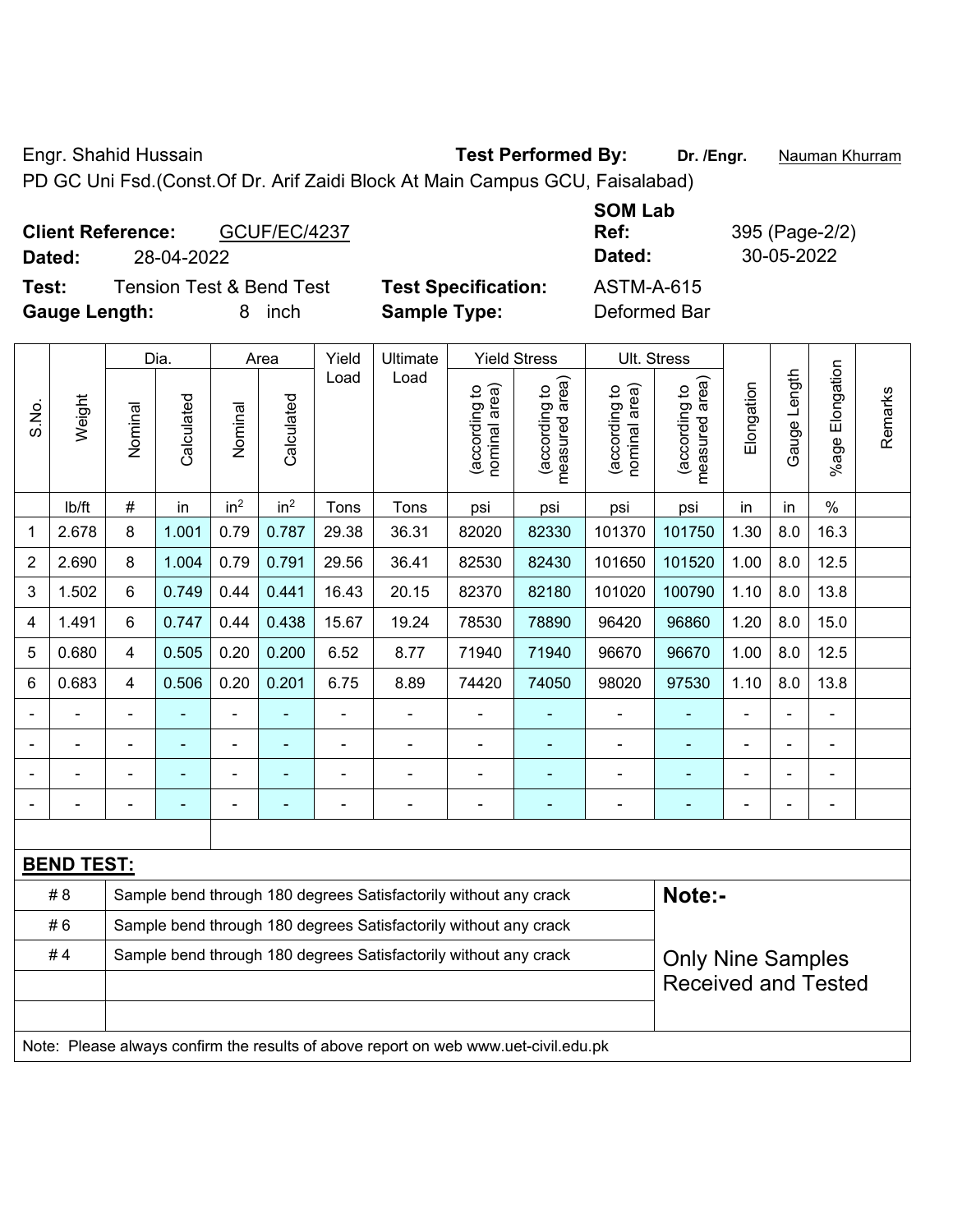### Amara Faizan **Test Performed By:** Dr. /Engr. **Nauman Khurram**

Aenzay® Lahore.(Estb Of House Construction)

# **Client Reference:** DHA Phase-8/Sector-s/Lahore **SOM Lab Ref:** 396 (Page-1/1) **Dated:** 30-05-2022 **Dated:** 30-05-2022

**Test:** Tension Test & Bend Test **Test Specification: Gauge Length:** 8 inch **Sample Type:** Deformed Bar (Mughal Supreme)

ASTM-A-615 (H # F-150322- 22)

|                              | Dia.<br>Yield<br>Ultimate<br><b>Yield Stress</b><br>Ult. Stress<br>Area |                          |                        |                              |                 |                          |                                                                                     |                                |                                 |                                |                                 |                          |                |                              |         |
|------------------------------|-------------------------------------------------------------------------|--------------------------|------------------------|------------------------------|-----------------|--------------------------|-------------------------------------------------------------------------------------|--------------------------------|---------------------------------|--------------------------------|---------------------------------|--------------------------|----------------|------------------------------|---------|
|                              |                                                                         |                          |                        |                              |                 |                          |                                                                                     |                                |                                 |                                |                                 |                          |                |                              |         |
| S.No.                        | Weight                                                                  | Nominal                  | Calculated             | Nominal                      | Calculated      | Load                     | Load                                                                                | nominal area)<br>(according to | measured area)<br>(according to | (according to<br>nominal area) | measured area)<br>(according to | Elongation               | Gauge Length   | %age Elongation              | Remarks |
|                              | lb/ft                                                                   | $\#$                     | in                     | in <sup>2</sup>              | in <sup>2</sup> | Tons                     | Tons                                                                                | psi                            | psi                             | psi                            | psi                             | in                       | in             | $\%$                         |         |
| $\mathbf 1$                  | 0.660                                                                   | $\overline{\mathbf{4}}$  | 0.497                  | 0.20                         | 0.194           | 7.44                     | 8.99                                                                                | 82060                          | 84600                           | 99150                          | 102210                          | 1.10                     | 8.0            | 13.8                         |         |
| $\blacksquare$               |                                                                         | $\blacksquare$           | $\sim$                 | $\blacksquare$               | ä,              | L,                       |                                                                                     | $\blacksquare$                 | $\overline{\phantom{0}}$        | ÷                              |                                 | Ē,                       |                | $\blacksquare$               |         |
| $\blacksquare$               | $\blacksquare$                                                          |                          | $\blacksquare$         | $\qquad \qquad \blacksquare$ | ۰               | $\blacksquare$           | $\frac{1}{2}$                                                                       | $\overline{\phantom{a}}$       | $\blacksquare$                  | $\overline{\phantom{a}}$       | $\blacksquare$                  | $\overline{\phantom{a}}$ | $\blacksquare$ | $\qquad \qquad \blacksquare$ |         |
| $\blacksquare$               | $\overline{\phantom{a}}$                                                | $\blacksquare$           | $\blacksquare$         | $\blacksquare$               | ۰               | $\blacksquare$           | $\blacksquare$                                                                      | ÷,                             | ٠                               | $\overline{\phantom{a}}$       | $\overline{\phantom{0}}$        | ÷                        | $\blacksquare$ | $\qquad \qquad \blacksquare$ |         |
| $\qquad \qquad \blacksquare$ | $\blacksquare$                                                          | $\overline{\phantom{a}}$ | $\blacksquare$         | $\blacksquare$               | ۰               | $\blacksquare$           | $\blacksquare$                                                                      | $\overline{\phantom{a}}$       | $\blacksquare$                  | $\blacksquare$                 | $\overline{\phantom{a}}$        | $\overline{\phantom{a}}$ | $\blacksquare$ | $\qquad \qquad \blacksquare$ |         |
| $\overline{\phantom{a}}$     | $\blacksquare$                                                          | $\overline{\phantom{a}}$ | $\blacksquare$         | $\overline{\phantom{a}}$     | ٠               | $\blacksquare$           | $\blacksquare$                                                                      | ÷,                             | $\blacksquare$                  | $\blacksquare$                 | $\blacksquare$                  | $\frac{1}{2}$            | $\blacksquare$ | $\blacksquare$               |         |
| $\blacksquare$               | $\overline{\phantom{a}}$                                                | $\blacksquare$           | $\blacksquare$         | $\blacksquare$               | ٠               | $\blacksquare$           | ÷,                                                                                  | ÷,                             | $\blacksquare$                  | $\overline{\phantom{a}}$       | $\blacksquare$                  | $\blacksquare$           | $\blacksquare$ | $\blacksquare$               |         |
| $\blacksquare$               |                                                                         | $\blacksquare$           | $\blacksquare$         | $\qquad \qquad \blacksquare$ | ä,              | $\overline{\phantom{a}}$ | $\blacksquare$                                                                      | ÷,                             | $\blacksquare$                  | $\blacksquare$                 | $\blacksquare$                  | ä,                       |                | $\blacksquare$               |         |
|                              |                                                                         | $\blacksquare$           | $\blacksquare$         | $\blacksquare$               |                 | $\blacksquare$           |                                                                                     | $\overline{\phantom{a}}$       | $\blacksquare$                  |                                |                                 | $\blacksquare$           |                | $\blacksquare$               |         |
|                              |                                                                         |                          |                        | Ē,                           |                 | ä,                       |                                                                                     | ä,                             | ÷,                              | $\blacksquare$                 | $\blacksquare$                  | ÷                        |                | $\blacksquare$               |         |
|                              |                                                                         |                          |                        |                              |                 |                          |                                                                                     |                                |                                 |                                |                                 |                          |                |                              |         |
|                              | <b>BEND TEST:</b>                                                       |                          |                        |                              |                 |                          |                                                                                     |                                |                                 |                                |                                 |                          |                |                              |         |
|                              | $\overline{\phantom{a}}$                                                |                          | No Bend test performed |                              |                 |                          |                                                                                     |                                |                                 |                                | Note:-                          |                          |                |                              |         |
|                              |                                                                         |                          |                        |                              |                 |                          |                                                                                     |                                |                                 |                                |                                 |                          |                |                              |         |
|                              |                                                                         | Only One Sample          |                        |                              |                 |                          |                                                                                     |                                |                                 |                                |                                 |                          |                |                              |         |
|                              |                                                                         |                          |                        |                              |                 |                          |                                                                                     |                                |                                 |                                | <b>Received and Tested</b>      |                          |                |                              |         |
|                              |                                                                         |                          |                        |                              |                 |                          |                                                                                     |                                |                                 |                                |                                 |                          |                |                              |         |
|                              |                                                                         |                          |                        |                              |                 |                          | Note: Please always confirm the results of above report on web www.uet-civil.edu.pk |                                |                                 |                                |                                 |                          |                |                              |         |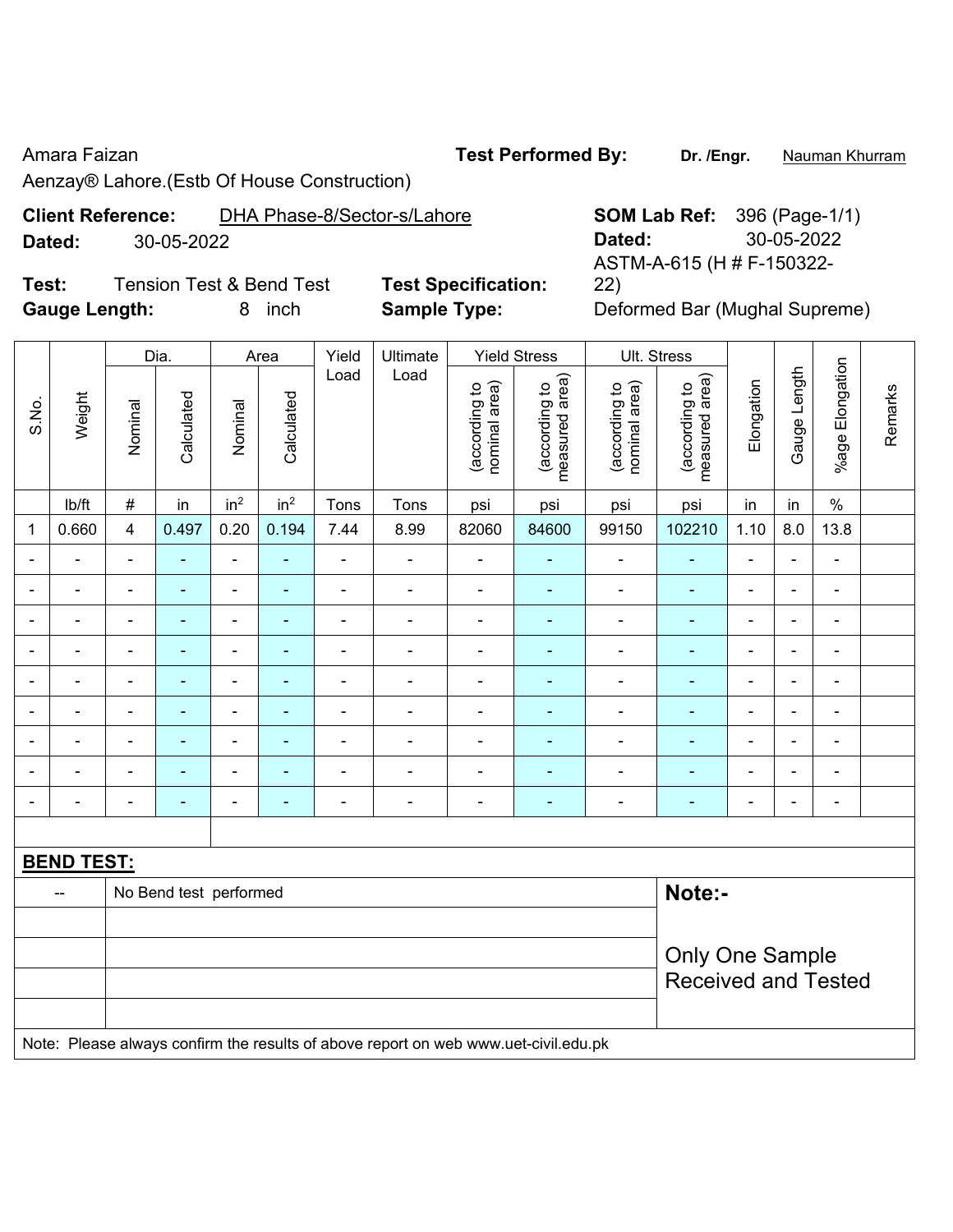Sub Divisional officer, **Test Performed By:** Dr. /Engr. **Nauman Khurram** 

BSD No.22 Lhr.(Const Of Population Welfare House Punjab, At Lahore)

| <b>Client Reference:</b>                                  | 104/22nd |                                                   | <b>SOM Lab</b><br>Ref:     | 397 (Page-1/1) |
|-----------------------------------------------------------|----------|---------------------------------------------------|----------------------------|----------------|
| 28-05-2022<br>Dated:                                      |          |                                                   | Dated:                     | 30-05-2022     |
| Tension Test & Bend Test<br>Test:<br><b>Gauge Length:</b> | inch     | <b>Test Specification:</b><br><b>Sample Type:</b> | ASTM-A-615<br>Deformed Bar |                |

|                |                   |                | Dia.                     |                 | Area            | Yield          | Ultimate                                                                            |                                | <b>Yield Stress</b>             |                                | Ult. Stress                                 |                |              |                       |         |
|----------------|-------------------|----------------|--------------------------|-----------------|-----------------|----------------|-------------------------------------------------------------------------------------|--------------------------------|---------------------------------|--------------------------------|---------------------------------------------|----------------|--------------|-----------------------|---------|
| S.No.          | Weight            | Nominal        | Calculated               | Nominal         | Calculated      | Load           | Load                                                                                | nominal area)<br>(according to | measured area)<br>(according to | nominal area)<br>(according to | (according to<br>measured area)<br>measured | Elongation     | Gauge Length | Elongation<br>$%$ age | Remarks |
|                | lb/ft             | $\#$           | in                       | in <sup>2</sup> | in <sup>2</sup> | Tons           | Tons                                                                                | psi                            | psi                             | psi                            | psi                                         | in             | in           | $\%$                  |         |
| 1              | 2.637             | 8              | 0.993                    | 0.79            | 0.775           | 27.03          | 33.79                                                                               | 75470                          | 76930                           | 94340                          | 96170                                       | 1.50           | 8.0          | 18.8                  |         |
| $\overline{2}$ | 2.660             | 8              | 0.998                    | 0.79            | 0.782           | 27.01          | 33.84                                                                               | 75420                          | 76190                           | 94480                          | 95450                                       | 1.20           | 8.0          | 15.0                  |         |
| 3              | 1.480             | 6              | 0.744                    | 0.44            | 0.435           | 15.72          | 19.47                                                                               | 78790                          | 79700                           | 97590                          | 98710                                       | 1.20           | 8.0          | 15.0                  |         |
| 4              | 1.483             | 6              | 0.745                    | 0.44            | 0.436           | 15.70          | 19.34                                                                               | 78690                          | 79410                           | 96930                          | 97820                                       | 1.20           | 8.0          | 15.0                  |         |
| 5              | 0.672             | $\overline{4}$ | 0.501                    | 0.20            | 0.197           | 6.93           | 8.69                                                                                | 76440                          | 77600                           | 95770                          | 97230                                       | 1.00           | 8.0          | 12.5                  |         |
| 6              | 0.665             | $\overline{4}$ | 0.498                    | 0.20            | 0.195           | 7.08           | 8.66                                                                                | 78130                          | 80130                           | 95550                          | 98000                                       | 0.90           | 8.0          | 11.3                  |         |
|                |                   | $\blacksquare$ | L,                       | $\blacksquare$  |                 | $\blacksquare$ | ÷.                                                                                  | Ē,                             |                                 |                                | ä,                                          | $\overline{a}$ |              | $\blacksquare$        |         |
|                |                   |                |                          |                 |                 |                | $\blacksquare$                                                                      |                                |                                 |                                |                                             |                |              | $\blacksquare$        |         |
|                |                   |                |                          |                 |                 |                |                                                                                     |                                |                                 |                                |                                             |                |              |                       |         |
|                |                   | $\blacksquare$ | $\overline{\phantom{a}}$ |                 | ۰               |                |                                                                                     |                                | ۰                               |                                | $\blacksquare$                              |                |              | $\blacksquare$        |         |
|                |                   |                |                          |                 |                 |                |                                                                                     |                                |                                 |                                |                                             |                |              |                       |         |
|                | <b>BEND TEST:</b> |                |                          |                 |                 |                |                                                                                     |                                |                                 |                                |                                             |                |              |                       |         |
|                | # 8               |                |                          |                 |                 |                | Sample bend through 180 degrees Satisfactorily without any crack                    |                                |                                 |                                | Note:-                                      |                |              |                       |         |
|                | #6                |                |                          |                 |                 |                | Sample bend through 180 degrees Satisfactorily without any crack                    |                                |                                 |                                |                                             |                |              |                       |         |
|                | #4                |                |                          |                 |                 |                | Sample bend through 180 degrees Satisfactorily without any crack                    |                                |                                 |                                | <b>Only Nine Samples</b>                    |                |              |                       |         |
|                |                   |                |                          |                 |                 |                |                                                                                     |                                |                                 |                                | <b>Received and Tested</b>                  |                |              |                       |         |
|                |                   |                |                          |                 |                 |                |                                                                                     |                                |                                 |                                |                                             |                |              |                       |         |
|                |                   |                |                          |                 |                 |                | Note: Please always confirm the results of above report on web www.uet-civil.edu.pk |                                |                                 |                                |                                             |                |              |                       |         |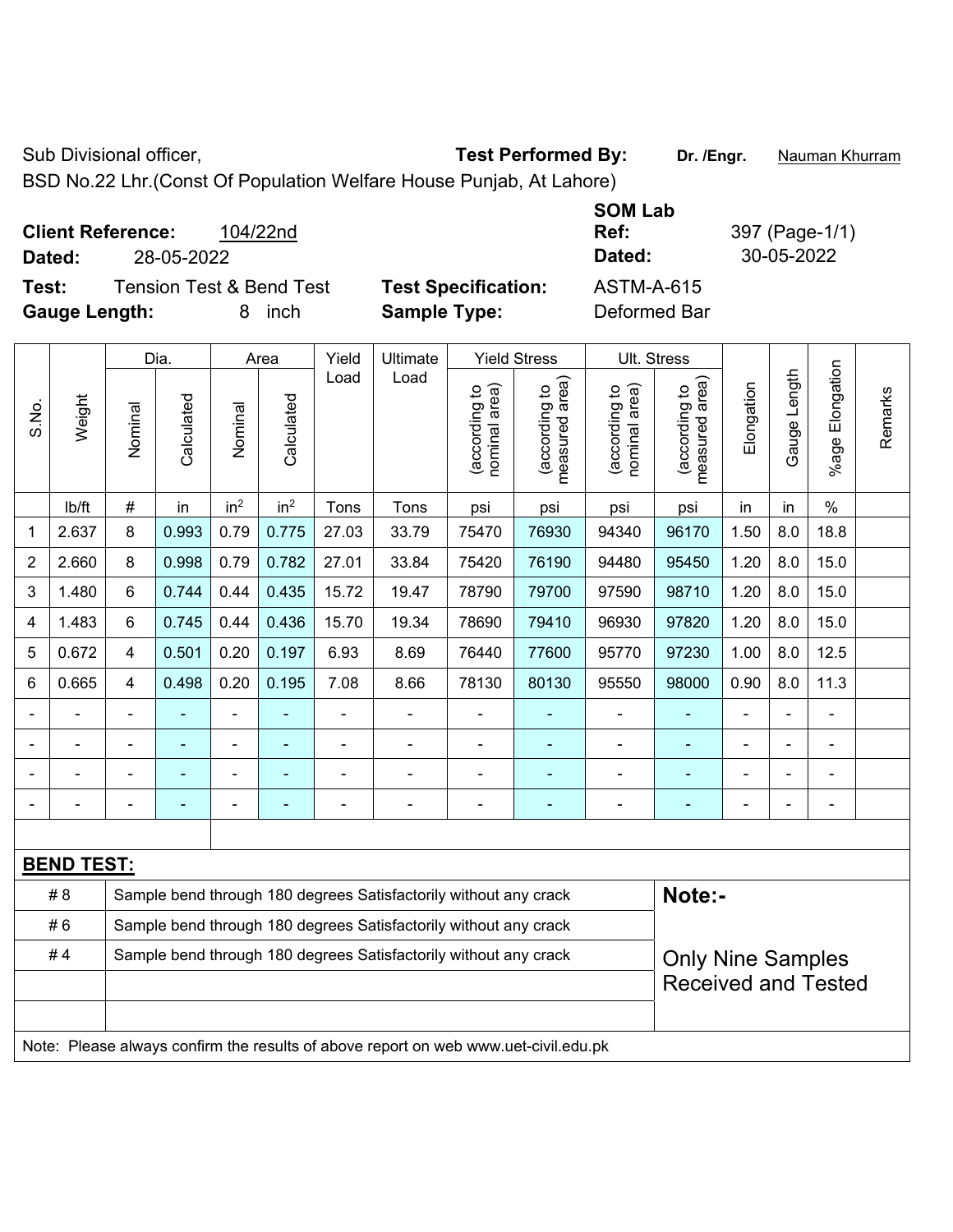Guarantee Engineers Pvt.Ltd. **Test Performed By:** Dr. /Engr. **Nauman Khurram PM Shifa** 

#### **Client Reference:** SNHF/SDS/ST/04 **Dated:** 30-05-2022 **Dated:** 30-05-2022

**Test:** Tension Test & Bend Test **Test Specification:** ASTM-A-615 **Gauge Length:** 8 inch **Sample Type:** Deformed Bar (Kamran Steel)

| a Development Srvices Faisalabad. |  |
|-----------------------------------|--|
|                                   |  |

# **SOM Lab Ref:** 398 (Page-1/1)

|                |                   | Dia.<br>Yield<br>Ultimate<br><b>Yield Stress</b><br>Ult. Stress<br>Area<br>Load<br>Load        |                |                 |                 |       |                                                                                     |                                |                                 |                                |                                             |            |              |                       |         |
|----------------|-------------------|------------------------------------------------------------------------------------------------|----------------|-----------------|-----------------|-------|-------------------------------------------------------------------------------------|--------------------------------|---------------------------------|--------------------------------|---------------------------------------------|------------|--------------|-----------------------|---------|
| S.No.          | Weight            | Nominal                                                                                        | Calculated     | Nominal         | Calculated      |       |                                                                                     | nominal area)<br>(according to | (according to<br>measured area) | (according to<br>nominal area) | (according to<br>neasured area)<br>measured | Elongation | Gauge Length | Elongation<br>$%$ age | Remarks |
|                | lb/ft             | #                                                                                              | in             | in <sup>2</sup> | in <sup>2</sup> | Tons  | Tons                                                                                | psi                            | psi                             | psi                            | psi                                         | in         | in           | $\%$                  |         |
| 1              | 2.627             | 8                                                                                              | 0.991          | 0.79            | 0.772           | 23.19 | 34.02                                                                               | 64740                          | 66250                           | 94970                          | 97180                                       | 1.20       | 8.0          | 15.0                  |         |
| $\overline{2}$ | 2.639             | 8                                                                                              | 0.994          | 0.79            | 0.776           | 23.11 | 33.66                                                                               | 64520                          | 65680                           | 93970                          | 95660                                       | 1.50       | 8.0          | 18.8                  |         |
| 3              | 1.493             | 6                                                                                              | 0.748          | 0.44            | 0.439           | 15.04 | 20.76                                                                               | 75370                          | 75540                           | 104080                         | 104320                                      | 1.00       | 8.0          | 12.5                  |         |
| 4              | 1.482             | 6                                                                                              | 0.745          | 0.44            | 0.436           | 14.80 | 20.69                                                                               | 74190                          | 74870                           | 103720                         | 104680                                      | 1.00       | 8.0          | 12.5                  |         |
| 5              | 1.456             | 6                                                                                              | 0.738          | 0.44            | 0.428           | 12.64 | 18.93                                                                               | 63360                          | 65140                           | 94880                          | 97540                                       | 1.30       | 8.0          | 16.3                  |         |
| 6              | 1.453             | 6                                                                                              | 0.737          | 0.44            | 0.427           | 12.51 | 18.73                                                                               | 62700                          | 64600                           | 93860                          | 96720                                       | 1.20       | 8.0          | 15.0                  |         |
| $\overline{7}$ | 2.626             | 8                                                                                              | 0.991          | 0.79            | 0.772           | 23.52 | 34.22                                                                               | 65650                          | 67190                           | 95530                          | 97760                                       | 1.30       | 8.0          | 16.3                  |         |
| 8              | 2.627             | 8                                                                                              | 0.991          | 0.79            | 0.772           | 23.34 | 33.84                                                                               | 65170                          | 66690                           | 94480                          | 96680                                       | 1.40       | 8.0          | 17.5                  |         |
|                |                   | $\blacksquare$                                                                                 | $\blacksquare$ | ä,              |                 |       |                                                                                     |                                |                                 | ä,                             |                                             | ä,         |              | $\blacksquare$        |         |
|                |                   |                                                                                                |                |                 |                 |       |                                                                                     |                                |                                 |                                |                                             |            |              | $\blacksquare$        |         |
|                |                   |                                                                                                |                |                 |                 |       |                                                                                     |                                |                                 |                                |                                             |            |              |                       |         |
|                | <b>BEND TEST:</b> |                                                                                                |                |                 |                 |       |                                                                                     |                                |                                 |                                |                                             |            |              |                       |         |
|                | # 8               |                                                                                                |                |                 |                 |       | Sample bend through 180 degrees Satisfactorily without any crack                    |                                |                                 |                                | Note:-                                      |            |              |                       |         |
|                | #6                |                                                                                                |                |                 |                 |       | Sample bend through 180 degrees Satisfactorily without any crack                    |                                |                                 |                                |                                             |            |              |                       |         |
|                | #6                |                                                                                                |                |                 |                 |       | Sample bend through 180 degrees Satisfactorily without any crack                    |                                |                                 |                                | <b>Only Twelve Samples</b>                  |            |              |                       |         |
|                | # 8               | <b>Received and Tested</b><br>Sample bend through 180 degrees Satisfactorily without any crack |                |                 |                 |       |                                                                                     |                                |                                 |                                |                                             |            |              |                       |         |
|                |                   |                                                                                                |                |                 |                 |       |                                                                                     |                                |                                 |                                |                                             |            |              |                       |         |
|                |                   |                                                                                                |                |                 |                 |       | Note: Please always confirm the results of above report on web www.uet-civil.edu.pk |                                |                                 |                                |                                             |            |              |                       |         |